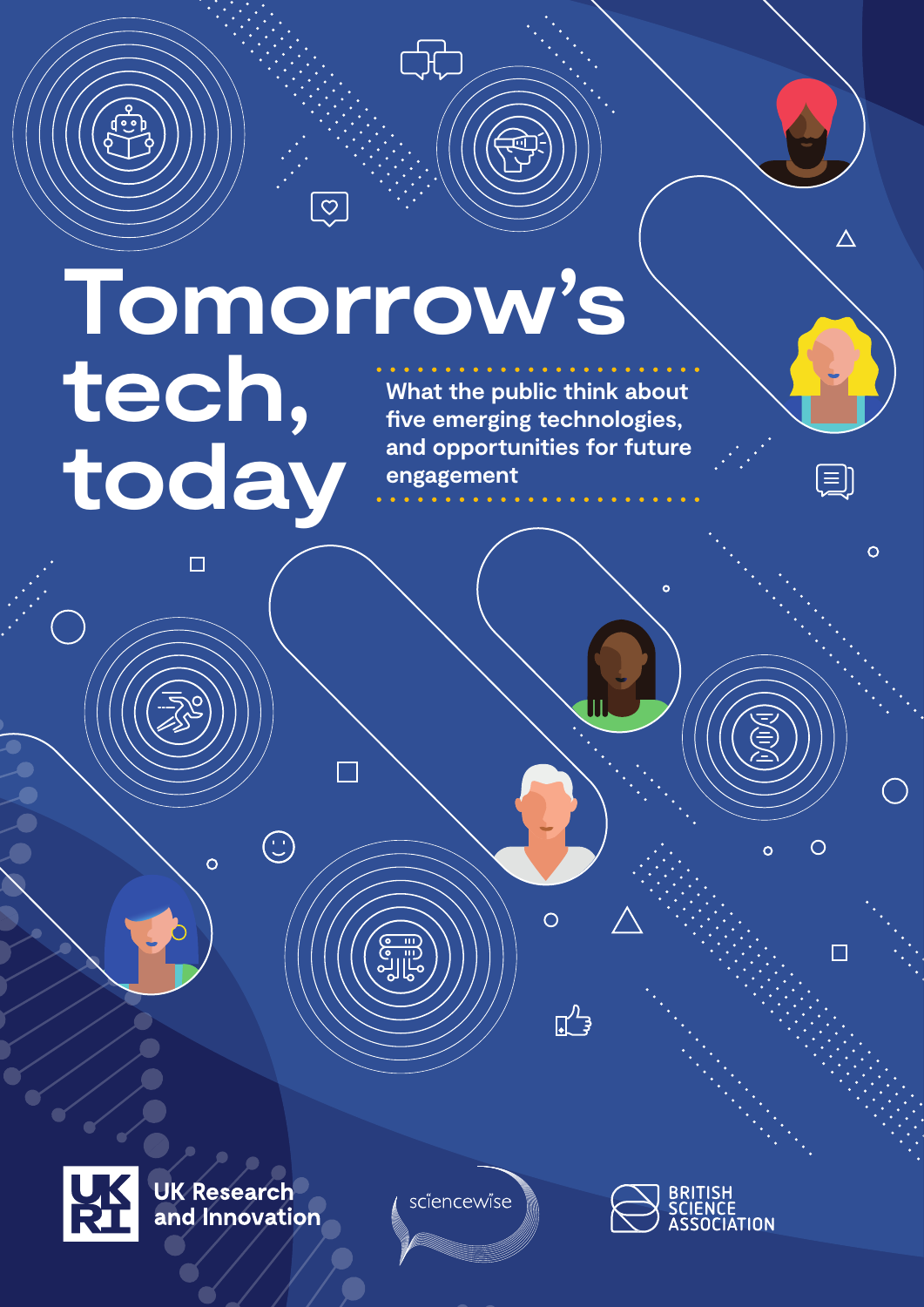# **Preface**

# **The purpose of this report**

This report aims to outline what is known about public views, values, and debate on five key emerging technologies (EmTech), and to identify gaps and areas for further exploration through public dialogue.

The report is commissioned by Sciencewise, a UKRI funded public dialogue programme that supports government departments and other public bodies to listen to and act on diverse voices, to shape policy and priorities. Important benefits of the programme include:

- **Helping decision makers to formulate policy with a deeper understanding of public views, concerns and aspirations;**
- **Supporting high quality, best practice public dialogue; and**
- **Bringing credibility and independence to government-led public dialogue projects.**

Since 2004, Sciencewise has supported almost 70 public dialogue projects on often controversial technologies and cross-cutting issues of societal change, from AI, gene editing, and climate technology to low-carbon growth and the future of food production. The Sciencewise priority themes were updated in January 2022, drawing from key government and research council priorities, and the latest research and innovation trends:

- **Climate and Environment: How can society live sustainably?**
- **Data, AI and Robotics: How should society shape our digital world?**
- **Health, Ageing and Wellbeing: How should society live healthy lives?**
- **Life Sciences and Biotechnology: How should society shape the future of life?**

Sciencewise has built a strong reputation for innovation, inclusivity, and impact and successfully implemented several major online public dialogues during the Covid-19 pandemic.

This report on public opinion about EmTech is intended to identify opportunities for anticipatory public dialogues, where members of the public are invited to share their views and values on emerging technology topics. We present results from analysing sources of public opinion on five emerging technologies. This provides a snapshot of public views at the time of writing, December 2021.

The report will be useful to those interested in public views on new and emerging areas of science and technology and is particularly targeted at those involved in science and technology policy.

Sciencewise<sup>1</sup>, a public dialogue progamme delivered by UKRI, has conducted this research with a view to identifying areas of research and innovation and technologies where early public engagement would be useful, and welcomes further discussion with research funders, government departments, government agencies and other public bodies working on these issues.

# **Acknowledgements**

This report was compiled between July 2021 and January 2022 by the British Science Association, with input from Involve UK, the National Coordinating Centre for Public Engagement, and UK Research and Innovation.

Input on the technologies, themes, and sources was provided by UCL Department for Science and Technology Studies, the Royal Society, University of Wisconsin Maddison Department of Life Sciences Communication, and Ada Lovelace Institute.

Sciencewise would like to thank the following individuals:

- Catherine Miller for supporting with the research into emerging technology areas;
- Jessica Montgomery (University of Cambridge), Reema Patel (Ipsos MORI), Professor Jack Stilgoe (UCL), and Professor James Wilsdon (University of Sheffield) for taking the time to review this report and providing useful comments and insights.

# **Contents**

| Human enhancement technologies (HETs) 24             |  |
|------------------------------------------------------|--|
| Augmented Reality and Virtual Reality (AR and VR) 28 |  |
|                                                      |  |
|                                                      |  |

Anticipatory Public Engagement 

Preface

# **Disclaimer:**

# **The views expressed in this report are not representitive of the views of UKRI.**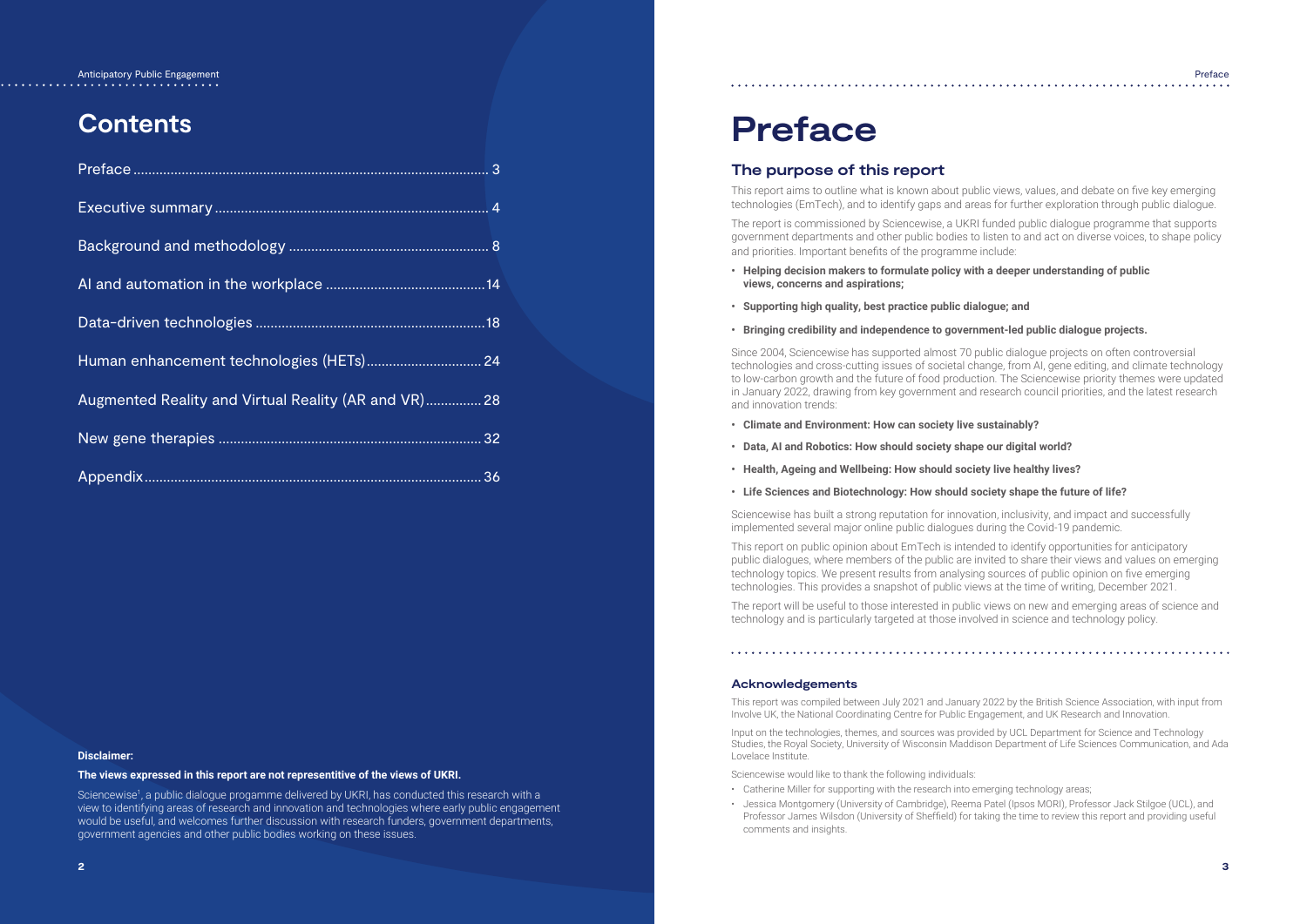$\Box$ 

# **Executive summary**

Emerging technologies will transform our world. We will encounter them as biological, physical, digital and virtual interventions in our lives. The impacts have potential to be felt in almost every aspect of society. It is vital that the debates that will shape the use and governance of emerging technologies involve people who will be affected by them.

An open discussion with people and communities who are representative of wider society can create new possibilities, allow policymakers to identify potential issues and build public support and trust for emerging technologies. It can also build confidence among policymakers that the public can and should be part of key policy and research decisions.

Inclusive engagement can also help to uncover the values and reasoning underlying people's views, and help policymakers understand what factors influence public opinion about science and technology.

Reactions to emerging technologies and the effects of their implementation are often hard to predict. Understanding the expectations, hopes and concerns of the public, and how they prioritise and make trade-offs, can help decision makers guide new technologies onto paths that take account of what helps and hinders their social desirability and acceptability.

**Who governs the technology?** How is the regulation shaped? How can people influence decisions, or control how it applies to them?

The complexity of emerging technologies and the different impacts they may have on society makes it likely that individuals, groups and communities will experience or view them differently. People in historically marginalised groups have often been overlooked or even harmed by novel technologies - for example, there are many cases of discriminatory algorithms. Yet emerging technologies can be created in a way that benefits and involves all people. This is especially important given the current global focus on racial equity, and the social, economic, and health inequalities magnified by COVID-19.

**Who benefits from the technology?** Are certain social groups favoured, and how might technologies widen inequality? Where are the costs and rewards felt?

**Is the technology safe and secure?** Are people's identities and health and wellbeing protected?

This report considers five emerging technologies, identified through desk research and consultation with academics, policymakers, and technologists, that are key to the UK government's Innovation Strategy and may deliver major societal benefits, but are likely to play out in ways that cannot be totally predicted. Given their likely impacts, we wanted to find out what is already known about public opinion towards these technologies. We analysed social intelligence sources (such as dialogues, surveys, social media, mass media, opinion polls, and social research). We aimed to identify themes, possible concerns, affected communities and gaps in our knowledge around what the public think of each emerging technology.

For the technologies considered in this report we find some clear gaps in the current evidence base that we see as issues requiring urgent public engagement.

# **Social and ethical issues in emerging technologies**

We found that several social and ethical issues appear repeatedly, regardless of which emerging technology is being considered:

# **AI and automation in the workplace**

AI and automation in the workplace has attracted a lot of research attention, and there have been many efforts to understand people's views and expectations for how it will affect them and where they feel the benefits are. Less research has focused on inequality at work. As the nature of workplaces change post-pandemic, there are opportunities to open up public discussions about how AI and automation could make work safer, fairer, more productive and more rewarding.

# Key social and ethical issues associated with AI and automation in the workplace:

- Impact of power and bias upon workplace experience; value, innovation, and costs in terms of where jobs will increase and which sectors will benefit.
- Effectiveness, user experience and transparency, which are associated with who controls AI systems

**4 5** • People have become used to their data being collected, but still feel uninformed and unable to influence how it is used and reused.

### Anticipatory Public Engagement **Executive Summary Anticipatory Public Engagement** Executive Summary

# 



# 



# Analysis of social intelligence of AI and automation in the workplace shows:

- People want to feel informed about AI and automation in workplaces.
- The UK public are aware of the potential implications of more automation, but are unsure what this means for them, or for the economy in general.
- Men, people in higher social grades, people with higher levels of education and younger people are more likely to feel informed, have positive views, and seek out information about AI and automation.

# **Data-driven technologies (DDTs)**

Data, connectivity, and automated decision-making has mainly been explored with reference to the benefits and trade-offs associated with data-driven technologies, for example individuals providing their data in return for a more useful service. However, most of the sources we analysed for this report do not provide evidence about the transformative potential of data-driven technologies for people's daily lives and wellbeing.

# Key social and ethical issues associated with data-driven technologies:

• Consent, control, privacy and surveillance, relating to where and how data is collected; personalisation, obtrusiveness, and individuality, around how data is used; and quality, influence, and accountability, with respect to how data-driven technology is applied.

# Analysis of social intelligence on data-driven technologies shows: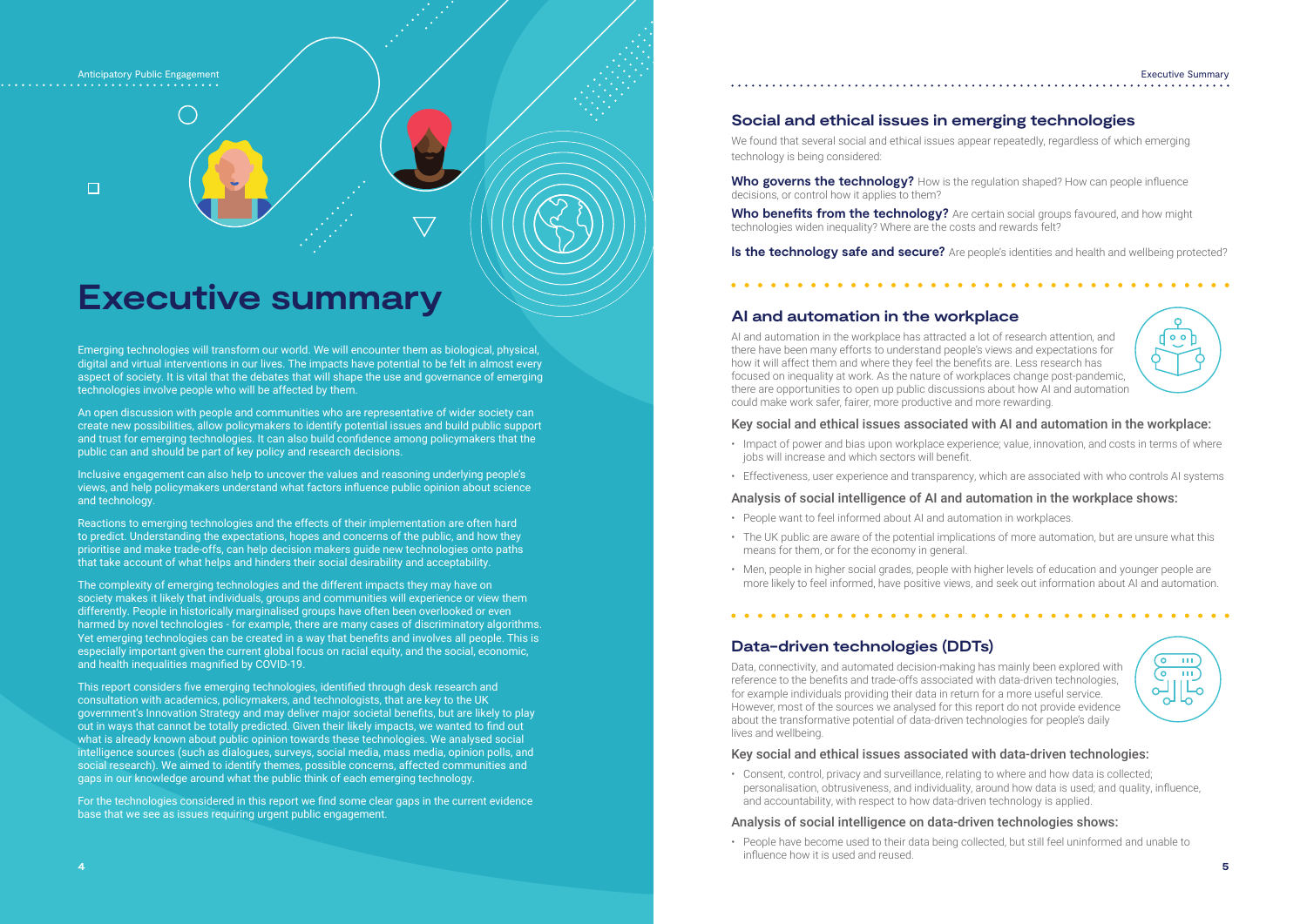# Executive Summary Executive Summary والمتحالف المتحالف المتحالف المتحدة



# . . . . . . . . . . . . .

• There are patterns of exclusion of women, disabled people, older people, and racially minoritized groups when it comes to data collection, use, and sharing; and the systems for governance and use of data in public settings are not seen as trustworthy.

# Therefore, future public engagement on data-driven technologies could focus on:

- Co-creating data-driven systems and regulation, and, in particular, involving marginalised groups in decisions about how data is collected, used, and shared.
- There is also a need for research into data in public services other than the NHS, or data collection in specific localities and communities.
- AI is relatively well-explored compared with other data-driven technologies such as 5G or internet of things (IoT) devices.

# **Human enhancement technologies (HETs)**

Public engagement on human enhancement technologies (HET) to date has asked people about a narrow range of applications of human enhancement technologies, such as neural interfaces and "smart drugs". There are opportunities to consider how HET could impact societal inequality or physical health, and to explore a wider range potential uses.

# **Key social and ethical issues associated with HETs:**

• Safety and privacy of the user before, during and after HET; the impact HET could have on views of what's natural, or how diverse society "should" be; hype, costs, and dual-uses of the technology leading to unequal distribution of benefits.

# **Analysis of social intelligence on HETs shows:**

- People are more negative than positive about life-enhancing technologies. Key concerns include commercial motives and governance of the technology.
- However, some people can see themselves using specific HET interventions like smart drugs, and would be more supportive of HET if it was used to create a fairer society.

# **Therefore, future public engagement on HETs could focus on:**

. . . . . . . . . . . . . . . . . .

- How HET might change ideas about physical and mental health, or prevent inequalities caused by HET.
- There are also opportunities to explore military use or dual-use implications of HET, and how to prevent misinformation about human enhancement technologies.

# **Augmented reality and virtual reality**

Augmented reality and virtual reality (AR and VR) are largely treated as a consumer technology. There is little work looking at public views of safety and security, inequity and inclusion, or impacts on health and behaviour. With major global tech companies investing heavily in AR and VR, there is a need to involve a wider public than "early adopters" in conversations about how the technology should be used and regulated.

# **Key social and ethical issues associated with AR and VR:**

• Efficiency, personalisation, privacy and surveillance of people's data and behaviour; the technology's role in producing empathy, therapy, connection, and isolation; safety, wellbeing, and exclusion of users

in AR and VR environments; manipulation, preparedness, and advantage as a result of emending realworld events; ownership, rights, and governance of the software and platforms.

# **Analysis of social intelligence on AR and VR shows:**

- People have a high awareness of the technologies in the UK, but that knowledge is generalised and somewhat superficial.
- However, there are indications that inequalities could arise relating to cost, digital skills and confidence, and user inclusivity.

# **Therefore, future public engagement on AR and VR could focus on:**

• Safe and responsible use of the technology, therapeutic uses, and preventing misinformation, might involve groups such as women, older people, LBGTQ+ communities, or disabled people when developing AR and VR technology.

. . . . . . . . . . . . . . . . . . . .

# **New gene therapies**

New gene therapies are a growth industry in the UK, but very little research has been done into public views and values, especially compared with related areas such as genomics and germline gene editing.

# **Key social and ethical issues associated with new gene therapies:**

• Protecting identity and ensuring access; diversity, decision-making, and unknown effects associated with how new gene therapies should be applied and to whom; and since new gene therapies are so resource intensive, accounting for sustainability, regulation, and costs.

# **Analysis of social intelligence on new gene therapies shows:**

• People are most likely to favour using gene therapies for chronic health conditions, and that men, younger people, and people without a religious affiliation are most likely to be supportive of new gene therapies.

# **Therefore, future public engagement on new gene therapies could focus on:**

• Governance frameworks and equitable distribution of accessand involve marginalised communities in conversations about how the technology can be used in treatments.

# . . . . . . . . . . . . . . .

UKRI Sciencewise welcomes further discussion with government departments, and public bodies who want to understand more about the opportunities for public dialogue on Emerging Technology.

To get in touch please contact:

**Simon Burall, Director of Sciencewise programme**  simon.burall@sciencewise@ukri.org

**Tom Saunders, Head of Public Engagement, UKRI**  tom.saunders@ukri.org



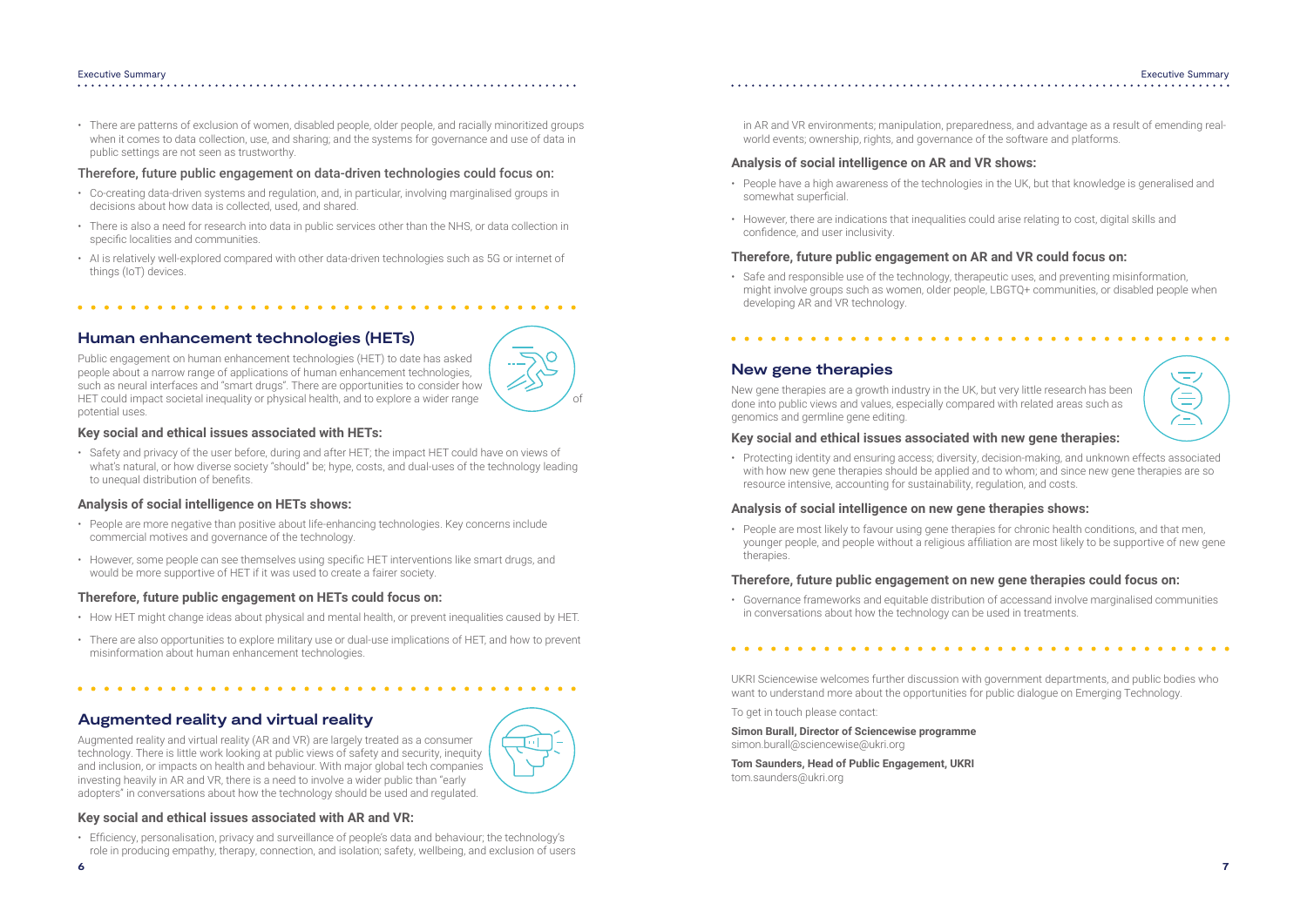# **A post-pandemic future**

Much of the data included in this report was collected before the onset of the COVID-19 pandemic. Now, over 18 months after the start of the first national lockdown, people have mixed outlooks on what their lives will look like, with many facing immediate uncertainties over personal finances and mental and physical health.<sup>2</sup>

A British Academy evidence review identified nine areas of long-term impact of COVID-19 in the UK, including increased importance of local communities, low and unstable levels of trust, exacerbated structural inequalities, pressure on revenue streams across the economy, and renewed awareness of education and skills.<sup>3</sup>

A survey of UK adults found that 21% thought it was likely that the world will change for the better because of COVID-19 (65% thought it was unlikely), compared to a global average of 30%. People also thought it was likely that income inequality would increase, and that it was unlikely that police would treat people equally or people become more tolerant of each other.<sup>5</sup>

In 2021 the UK government made major commitments to invest in science and technology research, development, and skills as part of the Autumn Spending review. Alongside increasing Research and Development investment to £20bn by 2024-25, the National AI Strategy, the Net Zero Strategy and the Innovation Strategy promise to transform the UK into a science superpower, and a global leader on science and technology.<sup>6</sup>

Similarly, a consultation with 915 experts in technology, innovation, business, policy, and social change indicated that people's jobs, social connections, and use of crucial public services will be dependent on their relationship with and access to technology in the five years following the COVID-19 pandemic. As a result of this strengthened relationship between people and technology, economic inequality may increase, the largest technology firms may have more power, and misinformation may play a greater role in shaping public opinion. However, these experts also expect to see policy efforts made towards racial justice and social equity, enhanced quality of life, and technology that supports health, safety and community living.<sup>4</sup>

### Anticipatory Public Engagement Background and methodology . . . . . . . . . . . . . .

# **Public trust in science, technology and policy**

Trust in scientists in the UK is consistently high. Pre-pandemic, levels of trust in scientists to follow professional rules and regulations was as high as 91% for university-based scientists (falling to 57% for industry scientists).<sup>7</sup> UK citizens generally trust scientists to tell the truth and to "do what is right". Trust in technology companies is lower, and appears to be falling as a result of mistrust of social media. 8

During the COVID-19 pandemic, there are indications that trust in scientists has been maintained or increased, though analysis of past pandemics indicates that public trust may fall over the coming years.£

By contrast, trust in government, ministers, and politicians is generally low, particularly around the issues of technology and regulation, as 72% of UK adults agree that the government does not understand emerging technologies enough to regulate them effectively (compared to 61% global average).<sup>10</sup> Public views on responsible regulation of science and technology are likely to be part of an ongoing conversation as the UK reviews its governance of science and technology post-Brexit.

المتمام المتمامين

# **Background and methodology**

# **Understanding the context for this report:**

Societal views and values about science and technology are not fixed. It is important to understand the relevant social, cultural, economic, and political factors that might influence people's opinions and experiences of science and technology: what are these technologies being used for, to whose benefit, at what costs? It is difficult to predict how views might change and for what reasons, but the following analysis indicates some influential factors.

For the technologies considered in this report we find some clear gaps in the current evidence base that we see as issues requiring urgent public engagement.

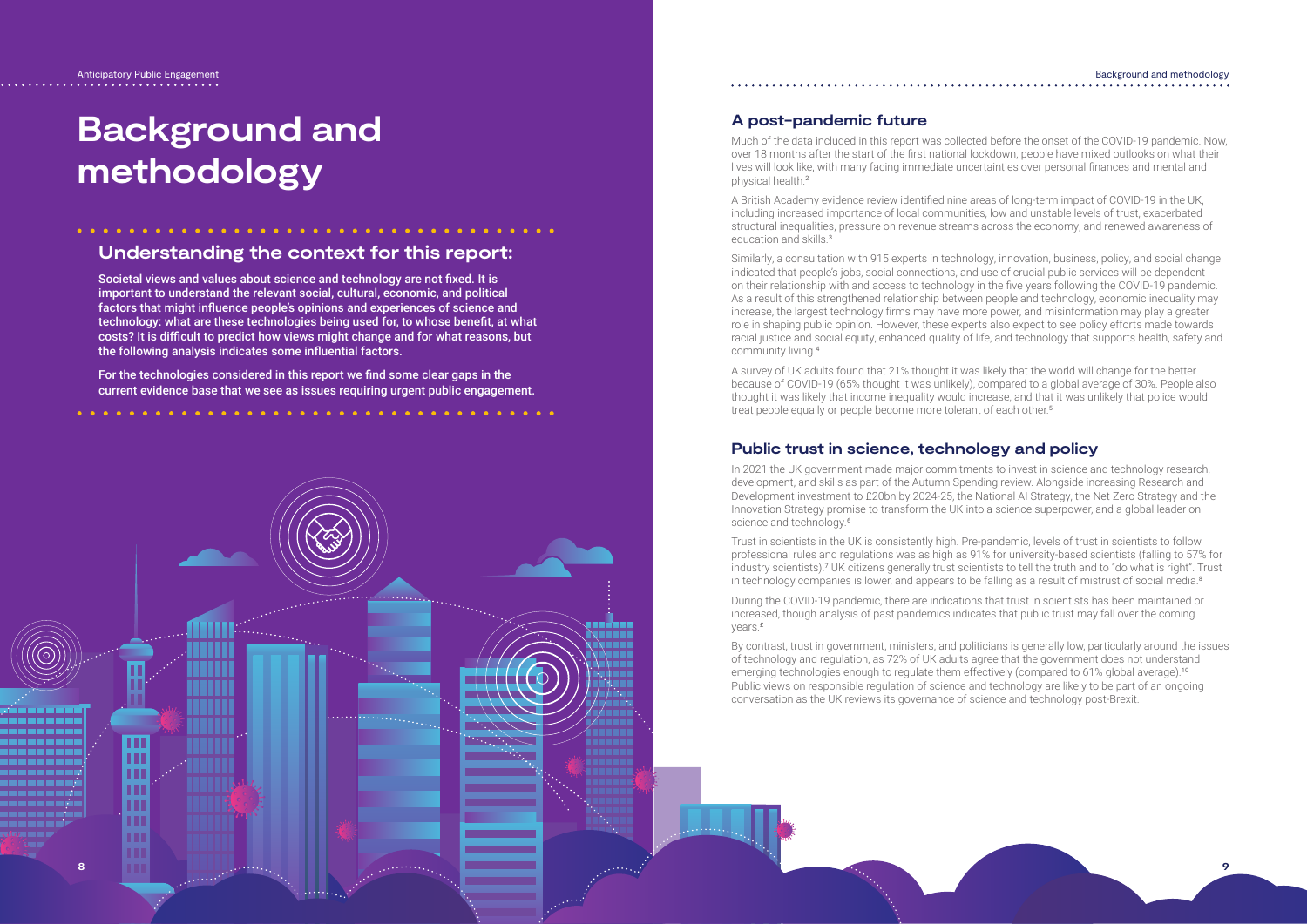### Background and methodology Background and methodology . . . . . . . . . . . . . .

# **Advanced materials and manufacturing**

**AI, digital and advanced computing**

**Bioinformatics and genomics**

**Engineering biology**

**Electronics, photonics, and quantum technologies**

**Energy, environment, and climate technologies** 

**Robotics and smart machines.<sup>13</sup>**



# . . . . . . . . . . . . . . . . . . .

# **What is emerging technology?**

Emerging technology is a term used to describe a new or rapidly developing technology that is expected to be widely available within five to ten years. The use of the term is usually reserved for technologies that will facilitate or accelerate social, economic, or cultural change.

**Five attributes have been used to define emerging technologies:**

Technologies that are now commonplace were once considered emerging – for example wireless communication, DNA sequencing, organ transplantation, and synthetic fibres.

Across the world, society seeks to benefit from emerging technologies, whilst minimising risk and being prepared to adapt to new ways of life as a result of innovation. There are many policy considerations associated with emerging technology, including investment in research and development, regulation, and implementation. However, these considerations are complicated, since by definition **emerging technologies are fast-moving, cross-sectoral, and have uncertain or ambiguous impacts**. 12

We followed a process of indexing, consultation, and prioritisation to identify emerging technology areas to include in this report. We scanned several lists of emerging technologies that have been compiled by UK government departments and agencies, and spoke with leaders in emerging technology, science and technology policy, ethics, and public opinion research to identify the emerging technology areas which are likely to have most societal impact, or social and ethical implications.<sup>14</sup> We then checked which technologies were already the subject of up-to-date, in-depth public opinion and deliberative work (for example, genomics), and focused on those where less was known about public views and values.

# **How were technologies chosen for this report?**

There are many potential emerging technologies, and 'parent' technologies that underpin them, which promise to shape the future of society and the economy and change daily interactions. The government's Innovation Strategy recently defined seven technology "families":

Each of these families of parent technologies encompass hundreds of potential applications and possibilities.

Among the technologies considered for inclusion were DNA synthesis, autonomous transport, digital twins and modelling technology, medical applications of nanotechnology, biomimetics, and privacyenhancing technologies. It is possible that the technologies chosen for inclusion in this report have influenced the more general conclusions we have drawn about public perspectives on emerging technologies and what types of further research are needed. Various drafts of this report were reviewed prior to publication to ensure as far as possible that the findings and recommendations are

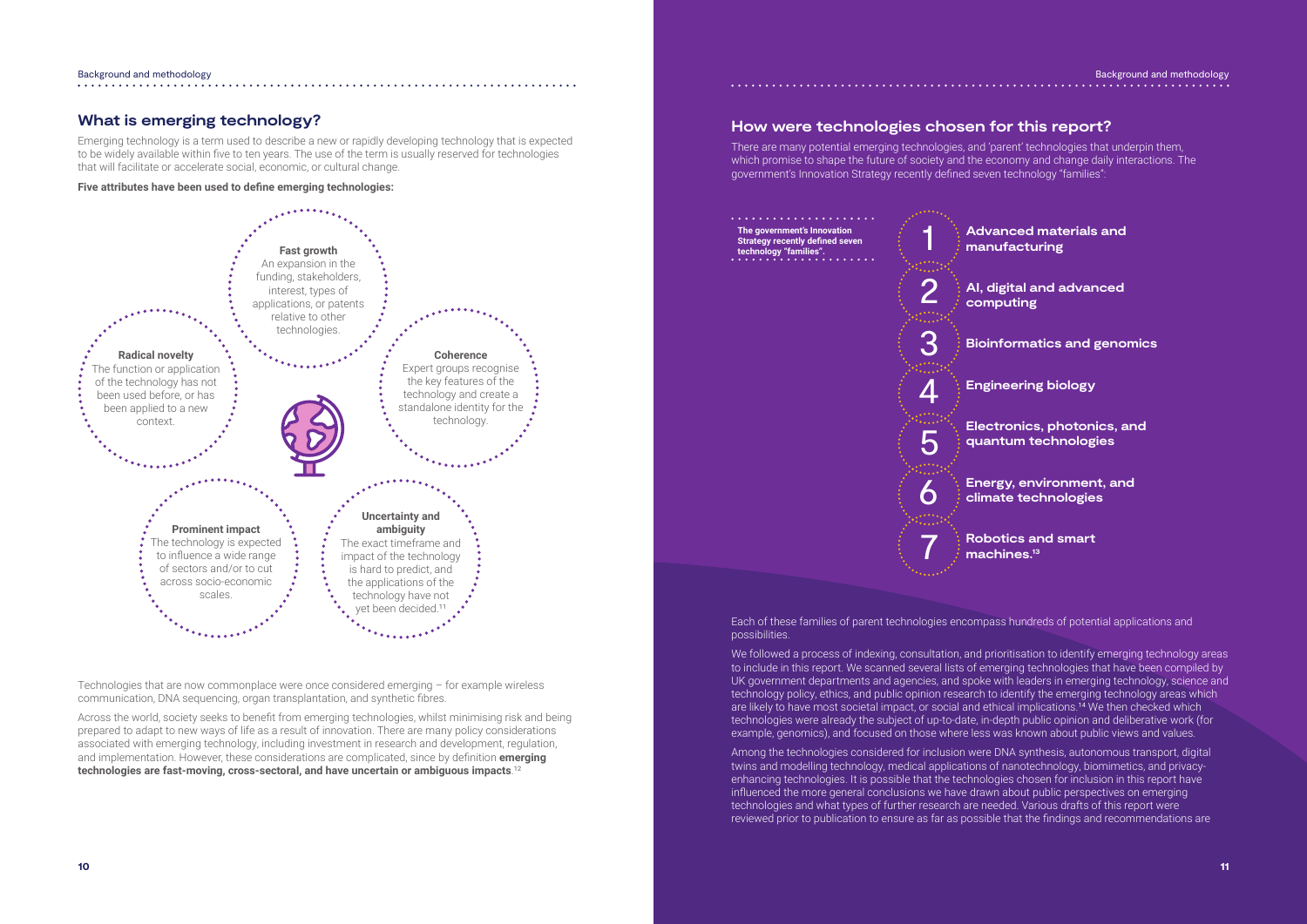

# **Why is it important to listen to diverse voices in the development of emerging technology policy?**

It is important to understand nuance of public views and attitudes, and not rely on generalisations. There are many examples where people have felt left behind, marginalised, or excluded from decisionmaking on science and technology, and this has implications for society as a whole. Public engagement can help, by involving people in the decision-making process. A recent example is how by listening to the views, values, and concerns of groups with lower uptake of COVID-19 vaccines, including young people, religious communities, and racially minoritized groups, the UK government, local authorities, community groups, and the NHS were able to work together take a "more culturally appropriate and sensitive approach" and develop strategies to increase vaccine uptake.<sup>15</sup>

Involving the public in discussion and decision-making around emerging technologies can ensure policies better meet the needs of a wide range of people, are easier to implement, and secure more public support. Understanding public opinion is a useful first step to opening up discussions about emerging technologies and future policy.

Public dialogue can fulfil a number of roles in the development of science and technology, and associated policies – from testing specific policy ideas, to influencing their applications, or, from further upstream, imagining possible futures. Since 2004, the UK government has supported the Sciencewise programme (currently led and funded by UKRI), to assist policy makers in carrying out two-way conversations with the wider public on issues involving science and technology.

In the case of emerging technologies, it can be difficult to know how and when to involve the public in decisions and discussions. This is because it is hard to predict the impact of technologies when they are several years away from widespread implementation, and may seem abstract to the public; yet it is hard to change or challenge the use of a technology once it is embedded. As technology develops, our ethical frameworks and values can change too. By frequently engaging with the public and learning from people's experiences of emerging technologies as they develop, we can shape a future that responds to people's hopes and aspirations.<sup>16</sup>

# **What public engagement sources were used in this report?**

This report includes recent surveys, reports, polls, consultations and public dialogue initiatives on the five emerging technologies. Our inclusion criteria were

- Publicly available data;
- UK-focused, or demonstrably transferrable to UK;
- Transparent about its sampling procedure and methods;
- Analysed since 2017.

A summary of the sources considered is in the appendix.

# . . . . . . . . . . . . . . . . . . .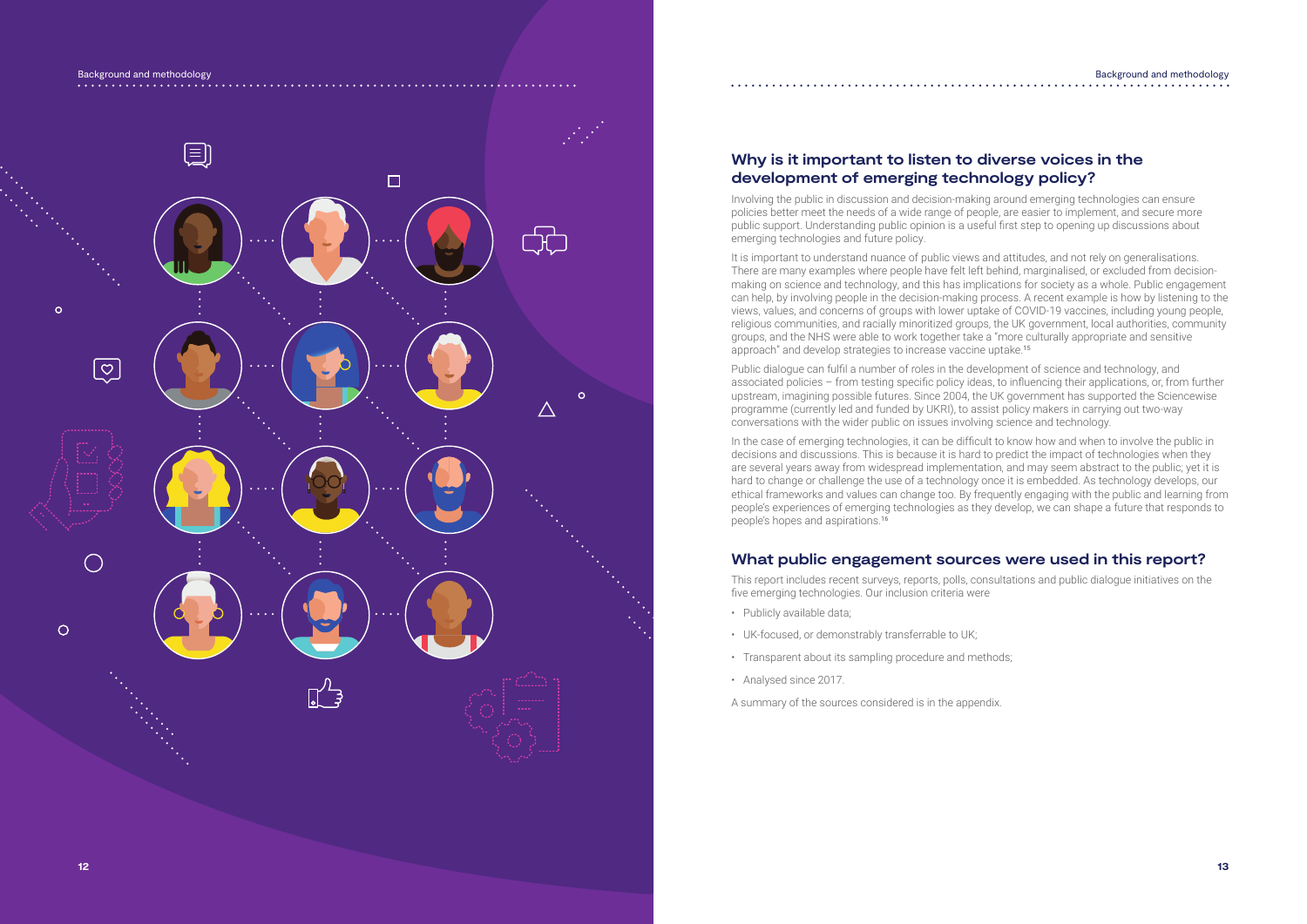# **AI and automation in the workplace**



Automation in the workplace is the use of systems that complete tasks with no involvement from humans. Typically, software or hardware will take on tasks or decisions in workplace settings to improve efficiency or generate insights based on data. AI technologies are an enabler of more complex forms of automation, because they can use previous insights and experiences to learn how to operate more efficiently without human intervention.<sup>17</sup>

# **What is AI automation in the workplace?**

AI can be integrated into the workplace in many different ways and involving many combinations of technologies. Current AI tools are relatively basic and cannot fully replace human labour, and any further deployment of AI requires significant technology development to address current operational failures. OECD modelling suggests that tasks and skills rather than jobs will be automated.<sup>18</sup>

Large-scale investment in AI technologies and the widespread disruption to workplaces caused by the COVID-19 pandemic are likely to increase the uptake of AI. For example, labour costs have increased due to protective measures, social distancing, and sick pay; risk of infection has meant minimising the numbers of human workers; and changes in consumer habits have increased online shopping, food and drink ordering, and exercise.<sup>19</sup> Similarly, workplace management has been extended through the use of platforms that monitor and track employees, for example ensuring social distancing at Amazon warehouses.<sup>20</sup>

The pandemic has also highlighted where AI tools are not fit for purpose, for example predictive algorithms failed to support medical decision-making.<sup>21</sup> AI is likely to be a major enabler of the efforts to mitigate climate change. It can be used in modelling to increase efficiency and reduce emissions of carbon-intensive systems and processes, in dynamic pricing to reduce waste, in monitoring the supply chain, and help reduce the need for people to travel. However AI automation is also energy intensive, as it requires high amounts of data processing and storage.<sup>22</sup>

### AI and automation in the workplacein nome of the state of the state of the state of the state of the state of the state of the state of the state of the state of the state of the state of the state of the state of the state of the state of the state of the

# 

Some research has suggested that UK economy could grow by as much as 10.3% by 2030 as a result of AI.23 Government investment in the form of an "AI Sector Deal" commits £1bn of support from government, academia, and business.<sup>24</sup>

# **Social and ethical issues in AI automation in the workplace**

As AI automation in workplaces becomes more widespread, questions arise over who will benefit and how we will adapt. How will we balance economic, social, cultural, and political priorities? How our do "normal" workplace practices and expectations need to change?

Potential social and ethical issues include:

- **Power, bias, and impact:** AI may shift workplace dynamics. Whilst people may spend less time on menial or repetitive tasks, AI automation might lead to a reduction in human contact, or less intuition and empathy in workplace decision-making and support systems. There could also be power imbalances caused by people having more or less agency than AI in a work context (for example, feeling their decisions are overturned by AI), or even labour attributed to AI but being supplemented by cheap human labour. Biases in AI could lead to inequality in who receives certain rewards, benefits, or penalties.
- **Value, innovation, and costs:** job losses relating to automation may lead to wider inequality, or the value attached to certain skills may decrease as a result of AI uptake. Commercial motives, while driving innovation, could lead to unbalanced economies and uncertainty over the taxation of AI systems as workers or company assets. There are also potential hidden costs, such as energy use, data sharing, or lower levels of creativity, collaboration, and lateral thinking.
- **Effectiveness, user experience, and transparency:** AI may not integrate well with existing processes, or may struggle to cope with complex situations. There may be questions about who holds responsibility for the safety and effectiveness of AI, and who has control over what data is collected, how, and for what it is used. Users may not be aware of the extent of automation or whether they are interacting with AI.<sup>25</sup>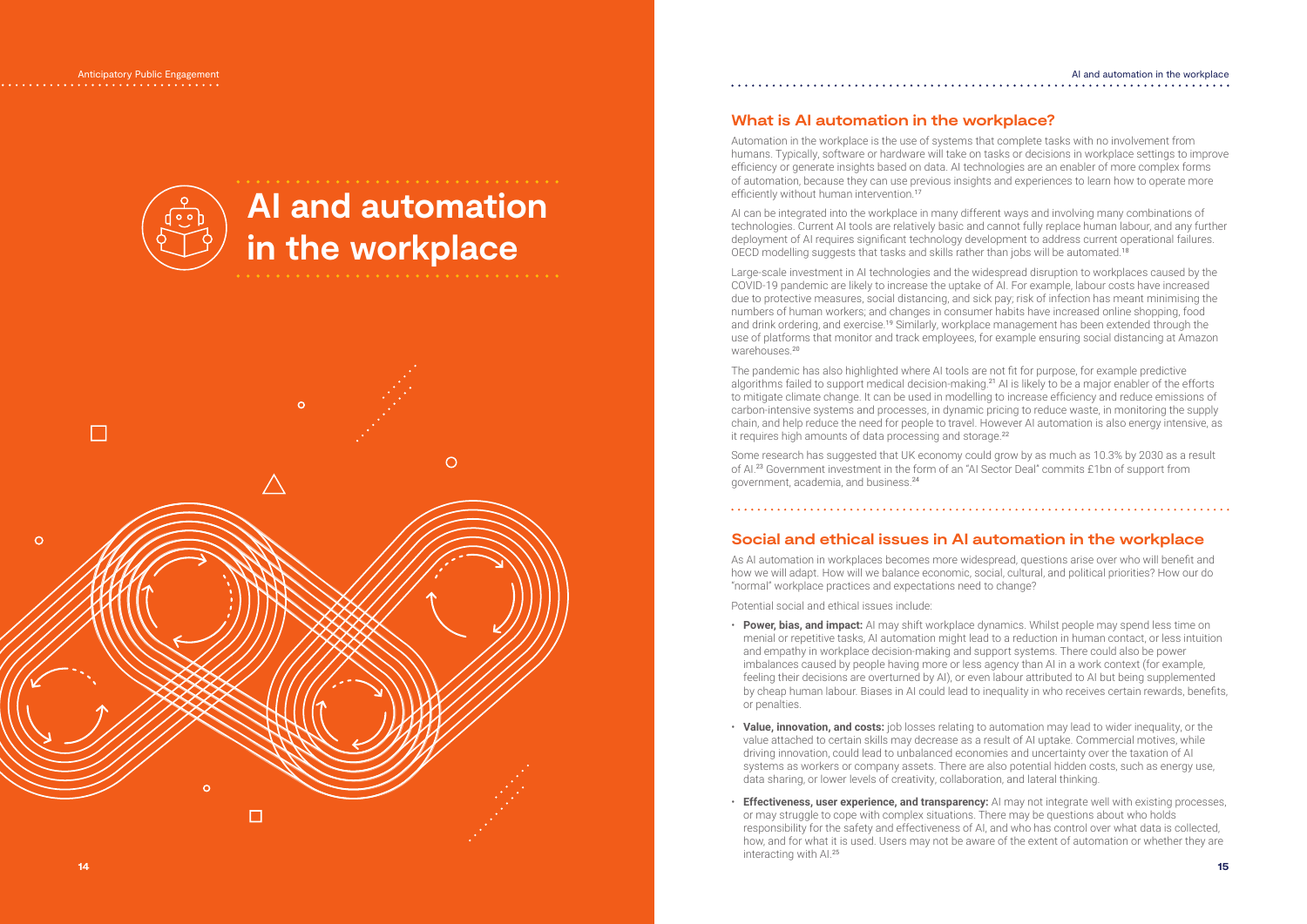# **Public opinion on AI in the workplace**

We have drawn together existing research about public opinion AI in the workplace.

Many surveys have asked people about their general views of AI in society, their understanding of what AI is, and whether they feel it will positively or negatively impact their lives. One survey suggested that, relative to other countries, there was a lack of consensus among the UK public on AI in society, with 44% saying it has been a "bad thing" and 46% saying it has been a "good thing".26 A study by the International Monetary Fund found that people from countries with higher levels of labour protection are more likely to hold positive views about the impact of automation on work.<sup>27</sup>

**Positive views on AI are much more likely to be held by people who are from a higher socioeconomic grade and have decision-making power.** Executives in business and government, and professionals in legal, educational, medical, or engineering fields are the most likely to agree that AI will "mostly help" society, compared with construction workers, service workers, and small-scale traders.<sup>28</sup> 66% of UK MPs believe that automation and AI will be good for the economy, while 55% agree it will mostly affect low-skilled workers.<sup>29</sup> Men, people in higher social grades, people with higher levels of education and younger people are more likely to have heard of AI, have positive views, and sought out information about AI, both in general and on its use in healthcare settings.<sup>30</sup>

The **UK public are aware that AI may have implications for their jobs**, with 90% stating that they have heard that automation may replace some human jobs. Smaller proportions believe their job could be partially automated or fully automated within the next five years.<sup>31</sup> However, people are unsure how many jobs are likely to be created, or what the benefit to the economy is likely to be.<sup>32</sup>

Some employee surveys note optimism about the use of AI in workplaces by making their work easier, balancing their workload, or enabling fairer decision-making.33 People expect AI to be able to help with administrative tasks.34 However, the **UK public seem to have mixed views on whether this would lead to more job fulfilment** or allow them more time to focus on personal interests. Senior managers are three times more likely to expect more fulfilment in their future work than blue collar workers.<sup>35</sup>

# **Use of AI in specific contexts**

The UK public can see how AI might drastically impact service industries, but believe this will lead to people having less contact with each other.<sup>40</sup> Although personalisation of products and services is usually positioned as a benefit of AI, **people have concerns that AI will make broad generalisations and**  not treat people as individuals.<sup>41</sup> People also feel that service related AI should be treated with respect and fairness, with 64% of people agreeing "we should be polite" when interacting with AI.<sup>42</sup>

A survey of UK adults found that people expect AI to be most applicable to urban planning, climate and weather modelling, assembly lines, and healthcare diagnostics. People think it will be least applicable to determining legal cases, helping governments decide what to invest in and suggesting work rotas based on previous performance.<sup>43</sup>

A survey investigating AI and workplace relationships indicate that employees would value the anonymity and perceived lack of bias in AI in relation to mental health support at work.<sup>36</sup> **People are less supportive of AI being used in recruitment and selection**. 37

In a study of doctors and nurses at a UK NHS hospital, only 10% of respondents were worried that their role would be replaced by AI. Although most felt AI would be useful in their job, there were high levels of concern about privacy.38 Studies of patients have found **low awareness of AI currently being used in diagnosis and treatment of heart conditions and other diseases**. A very high proportion agree that people should be informed about the use of artificial intelligence in healthcare, and would prefer AI to work alongside a human doctor (80% agreement) than instead of a doctor (81% disagreement).<sup>39</sup>

# **Governance of AI**

When asked about workplace ethics and company policy on AI, 26% of employers claim to have a written statement on ethical considerations associated with use of AI or bots, with 29% having concerns

# about future liability. **More than half of the employees included in a survey by Genesys were not worried that their companies might misuse AI**. 44

A 2019 survey by the Department for Business, Energy, and Industrial Strategy, found that people believe it is more appropriate for an independent regulator than for the government, or companies that make and sell AI technology, to be responsible for the safe use of automation and AI. 45

# **Transition to AI – future of work**

An International Monetary Fund working paper found that over half of UK adults feel personal responsibility for preparing themselves for future workplaces. A positive view towards reskilling and retraining is associated with higher levels of education, income, job satisfaction, and perception that AI will have a positive impact overall. Women and workers who have experienced career disruption are more likely to expect government protection for jobs that are most at risk of being replaced by Al.<sup>46</sup> There are also concerns about AI deskilling the workforce as people will rely more on technology to complete tasks such as basic calculations or remembering information.47 A survey of workers in the UK found that 62% are ready to learn new skills to ensure their continued employability. 48

# **Social intelligence trends and gaps**

AI automation has attracted a lot of research, and there have been many efforts made to understand people's views and expectations for how it will affect them and where they feel the benefits are.

# **Trends in social intelligence:**

- **People want to feel informed about AI automation** in workplaces, especially the impact on them personally, potential benefits, and ways they can prepare themselves for the future.
- There are **clear demographic trends around who feels informed**, has positive views, and seeks out information about AI automation. Men, people in higher social grades, people with higher levels of education and younger people are more likely to feel part of societal discussions on workplace AI.
- The COVID-19 pandemic has led to fundamental changes to jobs and workplaces, and it's likely that peoples' views about employment and the future of work have changed. We **did not find any research that asked whether people's views on AI automation in the workplace have been affected by the pandemic.**

# **Opportunities for new public engagement on AI and automation in the workplace:**

- What are the opportunities for engagement with people who feel less informed excluded from conversations on AI automation? For example, exploring the underlying values that shape people's engagement with AI.
- How might AI automation improve people's experience of work? For example, talking about automation and productivity in the context of under-represented groups in particular professions, good employment practices, or power dynamics.
- How might education be transformed by or for AI automation? Our analysis shows that people are aware of the need to build skills to adapt to new workplaces and job requirements. However, much less work has been done to understand which skills people think will be important, and how UK education should change.
- Are there opportunities for AI automation to support a net zero economy?

### AI and automation in the workplace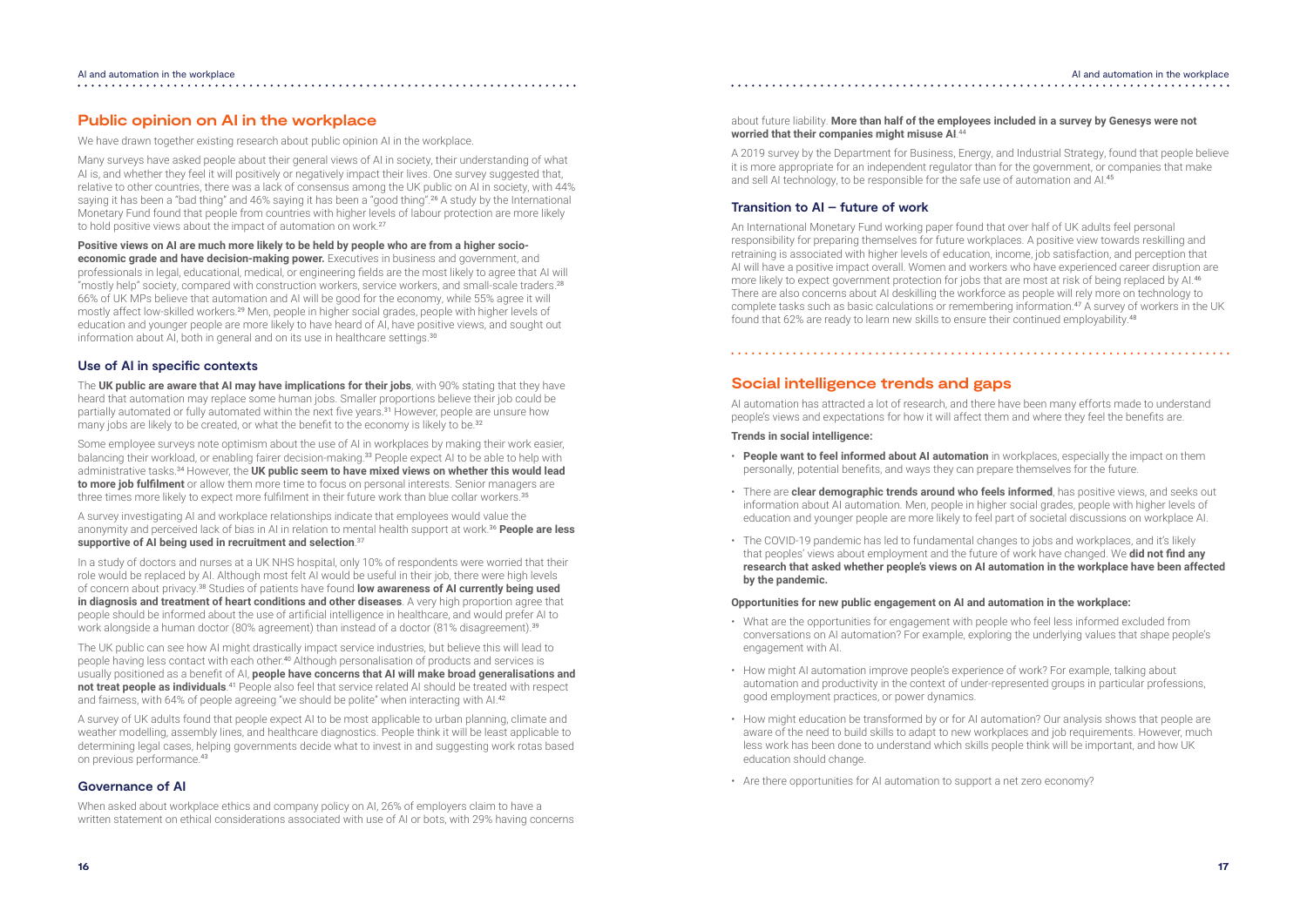而。

 $\bullet$ 

# **Data-driven technologies**



# **Summary**

Data-driven technologies are likely to become more commonplace as capacity for processing and storing information increases. Data could be combined or shared to provide personalised services and experiences, but as a result it could lead to increased surveillance or profiling of individuals. Social intelligence research has focused on people's views on data collection and governance, particularly in healthcare settings.

Our analysis shows that although people are more comfortable with sharing personal data than they were a decade ago, there are still many people who feel uncertain about how their data might be used, particularly older people and people in lower social grades. People are concerned about data being used for profit, and would like more control over their data.

# **What are data-driven technologies?<sup>49</sup>**

Rather than focusing on one technology, or application of a technology, **this section considers a combination of several emerging technology areas**. When looked at together, the connectivity and processing power of 5G; the volumes of data collected on our whereabouts, health, and social interactions; and artificial intelligence (AI) to make sense of it all and use it for predictions or decisionmaking, have the potential to transform everyday interactions and services.

There are signs that **the COVID-19 pandemic has accelerated implementation of data-driven technologies**. Citizens have been asked to input health and location data (or give permission for this data to be collected digitally) as part of symptom tracking and health data provision; or have been subject to non-voluntarily thermal imaging, location tracking, or types of profiling to help prevent the spread of the virus.<sup>50</sup>

# Anticipatory Public Engagement Data-driven technologies and the control of the control of the control of the control of the control of the control of the control of the control of the control of the control of the control . . . . . . . . . . . . . . .

**Much of the underlying data is collected passively by social media, website cookies, applications, health records, and Internet of Things (IoT) devices.** There are multiple types of data collected, analysed and combined in these systems. Structured data, such as personal information and location, can be shared alongside unstructured data (images, recordings, multimedia), "content-free" data (reaction time, or amount of scrolling on a page), and biometric data to build a complex picture of people's lives and interactions. Digital twinning and synthetic data completely remove data from their original source and context to construct alternative worlds. In many cases, the result of a data-driven future is the use of this data for decision-making, on individual, community, system-wide, national, or international scales. This will become more widespread as both processing power and the volume of data increase and interlink.

For example:

- In **health and healthcare**, data collection and combination may enable artificial intelligence to identify an individual's risk of for a particular disease, predict outcomes, diagnose conditions, search for treatments, or suggest care provision;
- In **roads, rail, infrastructure, and public services** data may determine which public services people have access to and how much they cost (for example risk scoring);
- In **consumer goods, advertising, and media**, people may be offered different prices, benefits, or personalisation of products based on their personal information; linked data could be used for targeting and influencing people to change their views or behaviour;
- In **security systems**, predictions could be made about the likelihood of crime in particular areas; biometric data could be used for identity verification or monitoring; adoption and use of data driven technologies may be identified as a means to 'nudge' citizens and consumers towards socially preferred outcomes.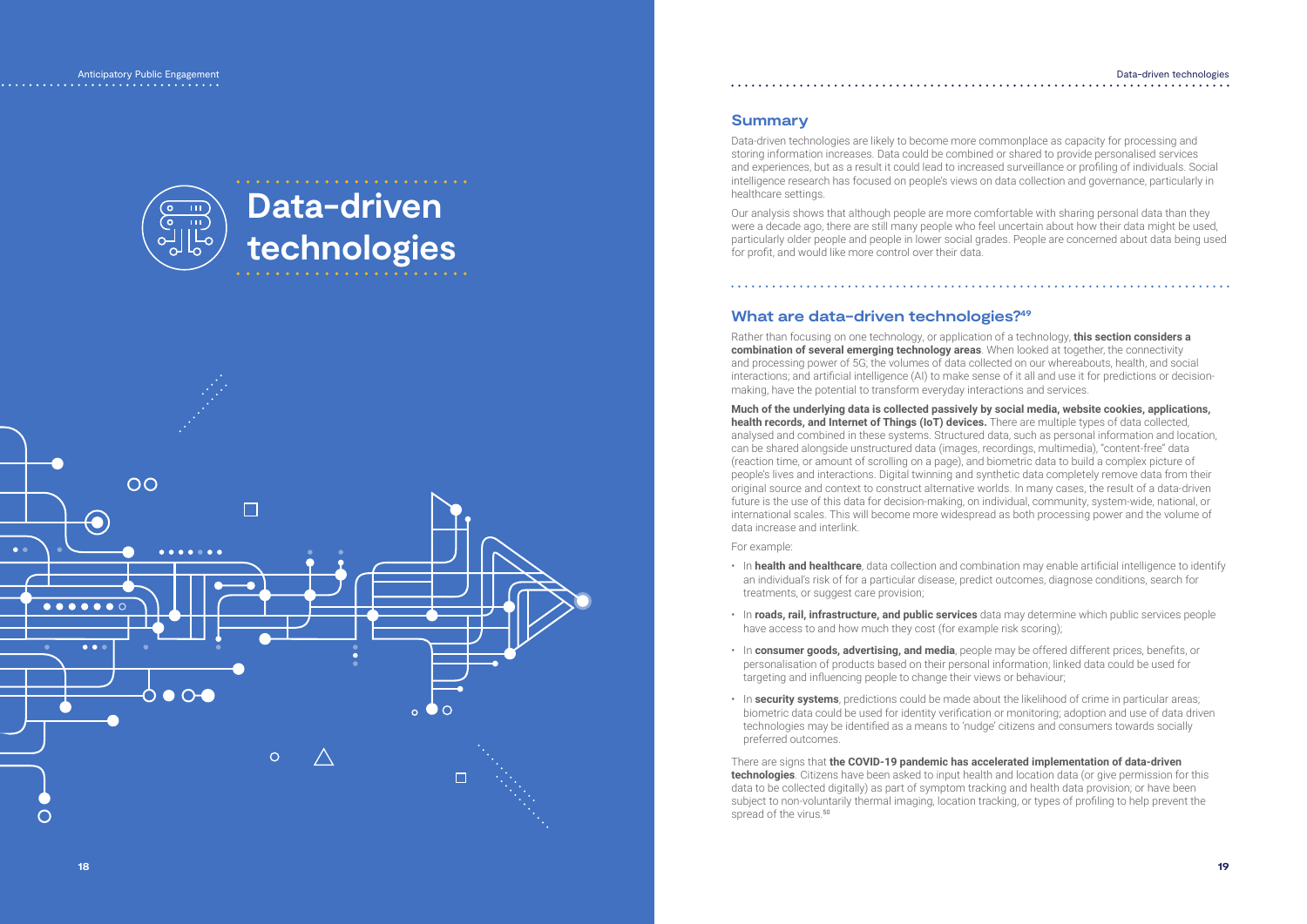### Data-driven technologies Data-driven technologies . . . . . . . . . . . . . . .

# . . . . . . . . . . . . . . . . . .

The UK government has given full support to 5G infrastructure in the UK and expects the majority of the population to have 5G access by 2027.<sup>51</sup> It has also invested £70 million in improving security of digital devices and online services.52 In September 2021 the UK government launched a consultation on reforming UK data protection regulation to maintain high standards of responsible data collection and use, whilst supporting innovation and data-driven industries.<sup>53</sup>

# **Social and ethical issues in data-driven futures**

As we move towards a data-driven future there are questions about how, by whom and in what circumstances data is used. How can data, AI, and connectivity combine to improve our lives, whilst preserving privacy and security?

Specific social and ethical risks that have been identified include:<sup>54</sup>

There have been **clear shifts in public opinion and attitudes to data sharing and security over the past decade**. People report **more comfort with data sharing, and fewer concerns about privacy, albeit from high levels.** 75% list this as a concern in 2018 compared to 87% in 2012.<sup>56</sup> To some extent, the COVID-19 pandemic has increased public engagement and knowledge about data sharing, with 54% of people more aware of how organisations use their data.<sup>57</sup>

- **Consent, control, privacy and surveillance:** if users find the terms of data collection difficult to access or understand they may unintentionally give consent for data to be used for purposes that they do not agree with.. Those purposes could include monitoring using location tracking, social media data, location data, or facial recognition but purposes may change as new technical possibilities are found. If data is transferred or reused there may be increased risks of breaches.
- **Personalisation, obtrusiveness, and individuality:** devices or services could interrupt or intrude on peoples' lives, or shift responsibility for supporting decisions (such as exercise or eating habits) away from health experts and towards non-experts who have access to the data. As well as hyper-personalisation based on previous choices and behaviours, data could alternatively be decontextualised so that people are treated less as individuals, or are profiled based on a few broad characteristics.
- **Quality, influence, and accountability** there might be a lack of clarity over who decides on what level of improved efficiency or effectiveness provides enough benefit to warrant data collection, use, or sharing, particularly if only a few companies dominate the market for data-driven technologies,. There are questions of oversight on how data is controlled, used, or deleted, and how benefits are distributed (for example community transformation based on data that may not represent all the people who will be affected). Similarly, actions in digital spaces may start to influence actions and experiences of physical spaces and vice versa (for example, someone's social media habits determining their level of service in a shop).

People aged under 40 are more likely to understand why their data is collected and to see benefits to them than in older age groups.<sup>61</sup> A small focus group study found that **older people can feel that the personalisation benefits from data collection are irrelevant to them**, and expressed suspicion about why their personal information would be useful. Similarly, young people with mild learning disabilities had negative feelings about sharing personal data and expressed anxiety about potential security breaches in which this data might become public.<sup>62</sup>

# **Public opinion on data-driven futures**

Age is not the only demographic that is relevant to attitudes to data-driven futures. **Wealthier people are more likely to see benefits to their lives from data collection, compared with the poorest communities** and focus groups of vulnerable adults feel most concerned that data could be "used against them".63 Women tend to be more protective of unstructured data such as photographs and video than men.<sup>64</sup> People are aware of the cost of technology increasing inequality in society, with 79% agreeing that technology companies should make technology pricing accessible so less well-off people aren't excluded.65 A survey looking specifically at data and inequity during the COVID-19 pandemic found that 19% of respondents did not have access to a smartphone and 14% did not have access to broadband internet. Disabled people and those with lower household incomes were least likely to have access to digital technologies.<sup>66</sup>

We found some broad similarities in US and UK citizens' attitudes to data privacy issues in some surveys, so have included selected US data in our analysis.<sup>55</sup> Most of the sources of public opinion included in this analysis asked about **data sharing in consumer and health contexts**, and aimed to understand **awareness and attitudes among members of the public to the organisations that may use their data**. We concentrate less on AI as a general data-driven technology, since it is explored in the previous section of this report, in workplace contexts.

A Royal Society review of public engagement and data governance found that if people know about a specific data use, they have more appreciation for the benefits and risks involved.<sup>67</sup> A subsequent dialogue on machine learning emphasised that people's views of benefits and risks of data collection and analysis are highly context-specific.<sup>68</sup>

Doteveryone's 2018 People, Power, and Technology report found **mixed awareness of exactly how data** 

**is collected from websites and social media, what data is gathered, and what it is used for**. People know that data is collected for advertising purposes, but are less aware that data could be sold or shared between organisations, or used for decisions about pricing or prioritisation. Very few surveys ask about data mining or background data collection. Many people want greater control and understanding of how their data is used, and point to transparency as important. But 43% of people feel they have no power to address these issues as companies will "do what they want".<sup>58</sup>

Two UK-based surveys asked about awareness and intended uptake of 5G. In general, **people have limited knowledge about potential benefits, risks, and users of 5G technology**, and see it as being more relevant for being "ready for the future" than impacting their lives now.<sup>59</sup> There are some concerns around health risks of 5G, but the public have not been asked about 5G in relation to privacy. 60

Our analysis suggests that **people with lower incomes consistently feel as though they cannot access the benefits from data-driven technologies**. There are signs that women and young people have concerns about types of data collected and potential security breaches. But it was difficult to extend our analysis beyond age and gender, given the small samples typically used in national surveys, and the underpinning values and emotions that drive those concerns have not been explored in detail.

# **Use of data in specific contexts**

- In **health and healthcare** settings people would be prepared to share information with the National Health Service (NHS) and in health research more broadly if it helped develop new understanding, medicines and treatments (upwards of 70% agreement in all surveys identified). Across surveys and focus groups of various sizes, the public consistently have **major concerns about sharing anonymised health data with private companies.**<sup>69</sup> A public dialogue by the National Data Guardian's Office, Understanding Patient Data and Sciencewise found that transparency throughout the data lifecycle was essential for gaining public support, that public benefit must outweigh profit, that benefits must be distributed equitably, and that safeguards should be in place to protect people from data manipulation. The scale of benefit, and the data being used for different purposes than first intended were less of a concern.<sup>70</sup>
- **In consumer settings** such as online purchasing, there are mixed views on sharing data in return for specific benefits such as a reduction in price, better recommendations, or a more personalised service (35% support this and 34% oppose this). In general, **people are more accepting of personalised services than of the data collection and analysis that is required to enable them.** 71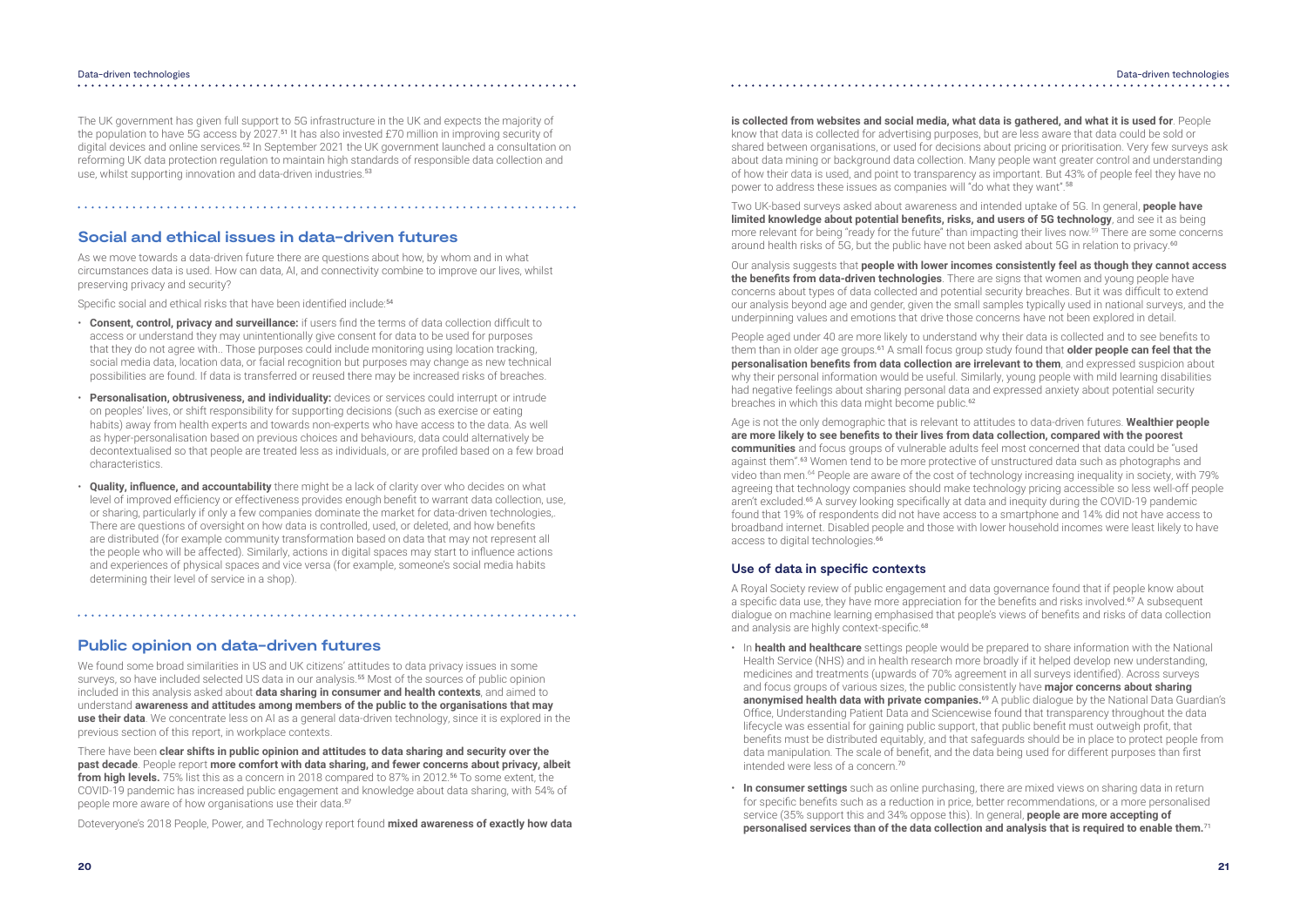### Data-driven technologies . . . . . . . . . . . . . . . . . .

### Data-driven technologies . . . . . . . . . . . . . . . .

However people see this as a one-off "data transaction" and are largely unaware and unsupportive of data being stored and shared with third parties. This means that there is often a mismatch between consumer behaviours and consumers' underlying attitudes.72 Similarly, another public dialogue report shows there is mixed awareness of the use of data for online targeting, and that people generally overestimate data collection but underestimate the level of sophistication in the predictions that decision-making algorithms can achieve.<sup>73</sup>

Across all contexts, the ability to control what data is gathered and how it is used is key to public trust. When asked about how data should be collected, stored, used, and shared as part of a data-driven future, the public are **in favour of systems where they can control their data, or rely on an independent regulatory body to monitor good data practices**. <sup>78</sup> One survey indicated that people support government regulation on data use.<sup>79</sup> People are generally distrustful of UK data protection regulation to ensure that their data is not shared without permission, with 55% saying they "do not trust" the current laws. Trust is higher for younger people and for people educated to degree level.<sup>80</sup>

• **In security and surveillance settings**, there is scepticism about data such as online activity being used to monitor crime or prevent people from harm, with less than 30% of the public likely to support this. Research into biometric data collection such as facial recognition found that people are wary of the "normalisation" of surveillance, and a particular distrust of private sector use of the technology. Younger people feel more concerned about bulk data collection and potential state surveillance than older people.74 A large proportion of people (65%) worry about smart devices being used for surveillance, and that their data will be used against them in some way without their knowledge.<sup>75</sup> People are wary in general of location tracking, citing concerns that it may infringe on people's rights, or will lead to people being constantly tracked, taking away rights to privacy. Lower numbers of people agree that tracking will improve public safety (46% agree).<sup>76</sup>

Most studies look at **current or near-term uses of data rather than asking about the longer-term future**, or the way people want society to be shaped by data. This gap was identified by the Royal Society and British Academy in 2017 and there are still very few instances of the public being involved in designing future scenarios for beneficial and equitable systems based on data collection and sharing.<sup>81</sup>

# **Views of data linkage**

Several data-driven technologies were introduced or expanded to monitor and mitigate the spread of COVID-19, and there are signs that this has influenced public views and behaviour to be more accepting of data collection. In April 2020, around 65% of **UK adults supported tracking people who had been diagnosed with coronavirus and their contacts**, whereas six months before the first COVID-19 lockdown, 67% were concerned about how information about them would be used by the government.<sup>82</sup>

The key aspect of data-driven futures is the linking of data across services, institutions, and contexts. A focus group study found that key factors influencing people's views on data linkage include: societal benefits and the motives of the organisations that collect data; timeframe associated with data linkage, and how long data should be kept before permission has to be sought for re-use; transparency over how data is collected and shared.<sup>77</sup>

In the area of health and care data, 63% of UK adults agreed that the **pandemic had made them more**  accepting of the need to share data, yet 70% agreed that after the pandemic data sharing rules should return to what they were before.<sup>83</sup> People who believed that digital technology had the potential for benefit in the COVID-19 pandemic were more likely to be male, university educated, worried about COVID-19, and trusting that rules and regulations are in place (the strongest predictor).84 People from racially minoritized groups were 18% more likely than white people to be concerned about facing discrimination as a result of vaccine passports.<sup>85</sup>

# **Attitudes to governance models**

# **Impact of COVID-19**

Additionally, links with COVID-19 may have influenced awareness and views on 5G, since misinformation about 5G masts spread rapidly in the early stages of the pandemic.

# **Social intelligence trends and gaps**

There is a wealth of research that asks people about the benefits and trade-offs associated with datadriven technologies. However, most of the sources we analysed for this report do not ask about the transformative potential of data-driven technologies for people's daily lives and wellbeing.

# **Trends in social intelligence**

• AI is a relatively well-explored compared with other data-driven technologies such as 5G or internet of

- things (IoT) devices.
- There are signs that people are more used to their data being collected, but still feel uninformed and unable to influence how it is used and reused.
- There are patterns of exclusion of women, disabled people, older people, and racially minoritized groups when it comes to data collection, use, and sharing, but these are complex and could be explored further.
- The systems for governance and use of data in public settings are not seen as trustworthy.

# **Opportunities for new public engagement on data-driven technologies:**

- What are the opportunities to co-create a society that includes data-driven technologies? For example, a shared vision for a future in which people feel in control of their data, and trust the effectiveness of regulation.
- How should marginalised groups be involved in decisions about data driven systems and sectors? For example, involving people with lived experience of exclusion as a result of accessibility of technology; which datasets are used; oversurveillance; the impact of data use; who has access to the benefits.
- What could be put in place to minimise the harms and maximise the benefits of data-driven services, and systems? For example, there is relatively little research looking into employer use of data, data in public services other than the NHS, or data collection in geographically localised spaces and communities.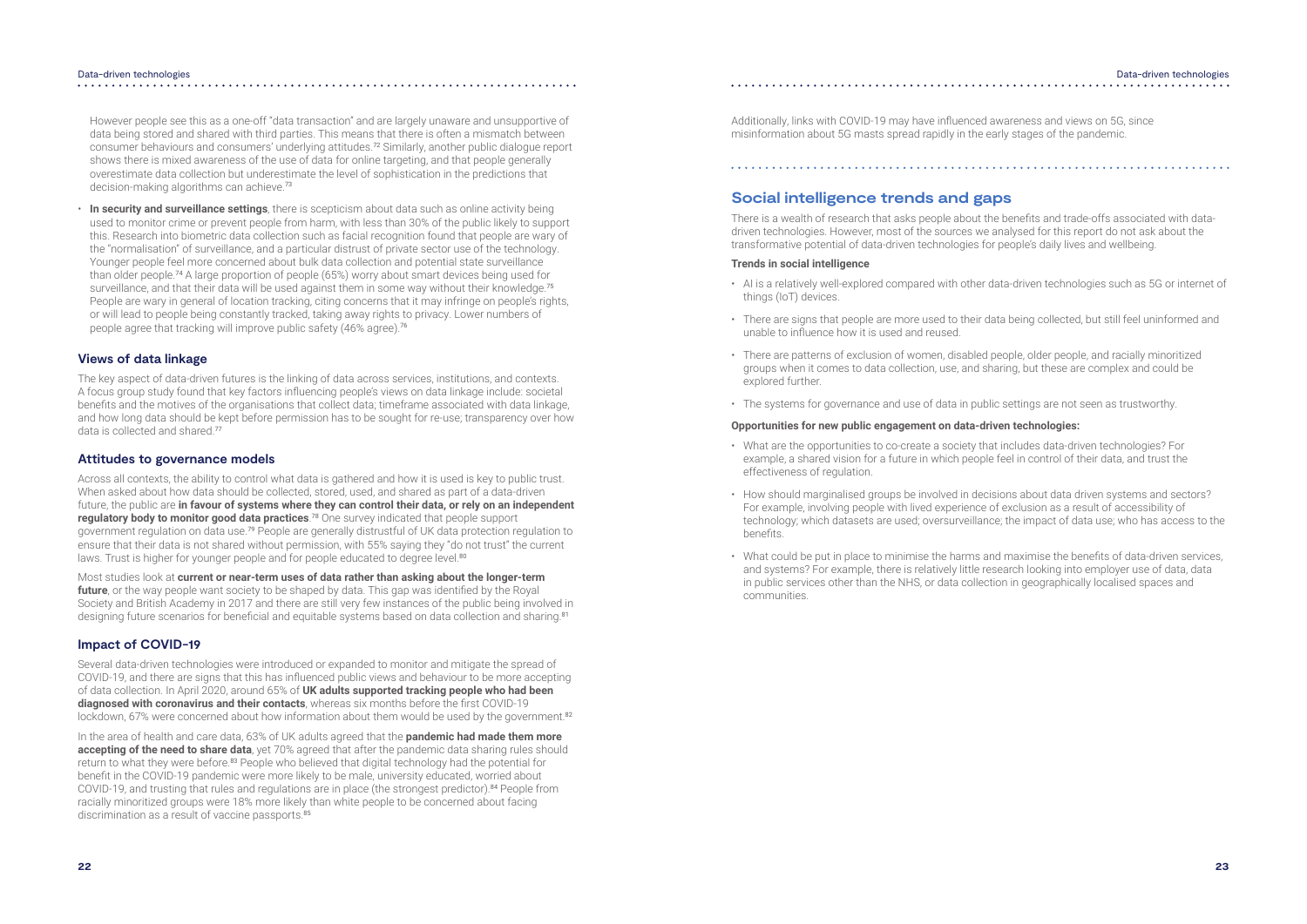# **Human enhancement technologies (HETs)**



# **Summary**

Advances in precision medicine, nanotechnology, and drug development are beginning to open up opportunities for novel interventions on the human body and performance. Social intelligence research has looked at people's comfort with human enhancement as therapy, as a life-extending tool, and as a route to personal gain.

Our analysis shows that people can see themselves using specific human enhancement technologies to make their lives easier – for example, to improve cognitive function. However, people have concerns around the safety and commercialisation of the technology, and the implications for a diverse society.

# **What are human enhancement technologies?<sup>86</sup>**

**Human enhancement technologies (HET) are a range of technological interventions on the human body, which aim to make people "better than well"**, either by restoring or extending human performance. HET aims to extend human abilities beyond biological expectation, and could even create new kinds of human function, distinguishing HET from medical technologies or health-improvement therapies.

As human enhancement technologies attract more investment and become more sophisticated, questions arise over their objectives and the governance. How do we define the limits of how far enhancement should go? How will HET change our definition of wellbeing or our definition of being human? Specific social and ethical issues that have been identified include:<sup>88</sup>

HET links several fields across science and technology, especially within engineering and medicine, and includes **improvements to both physical and cognitive function**. Technologies that act on human cognitive systems aim improve memory, alertness, or mental capacity. Examples include smart drugs and brain-computer interfaces. HET that act on physical ability are designed to improve strength, sensory perception, immune function, or ageing. Examples include bionic limbs and sensory implants. HET could also be used to alter emotional or moral behaviours and capacities, or for cosmetic purposes.

Human enhancement technologies could have a **major impact on societal norms and economies**. People might live much longer, and have different healthcare, insurance, and pension needs. People might choose to have children at different life stages. Leisure and social habits may change.

Human enhancement technologies are beginning to **attract high levels of investment in the UK** for the manufacture of devices and development of medicines. The firm Galvani Electronics, a collaboration between Glaxo Smith Kline and Google's parent company Alphabet, launched with a £540 million investment.<sup>87</sup>

# **Social and ethical issues in human enhancement technologies**

- Safety and privacy: many HET interventions involve collecting data from the user (for example, height, weight, brain activity) which may be available to the HET manufacturers or could put the user's technology at risk of being hacked. HET interventions or devices could malfunction and cause permanent physical harm to the user, or could put more at risk of body dysphoria or other psychological harms.
- Nature and diversity: people will have different ideas and values about how far HET should go. As a result it could reduce society's capacity to support difference, or reopen complex and harmful debates about "perfection" (for example, links with eugenics). HET might also increase or decrease

### Human enhancement technologies (HETs)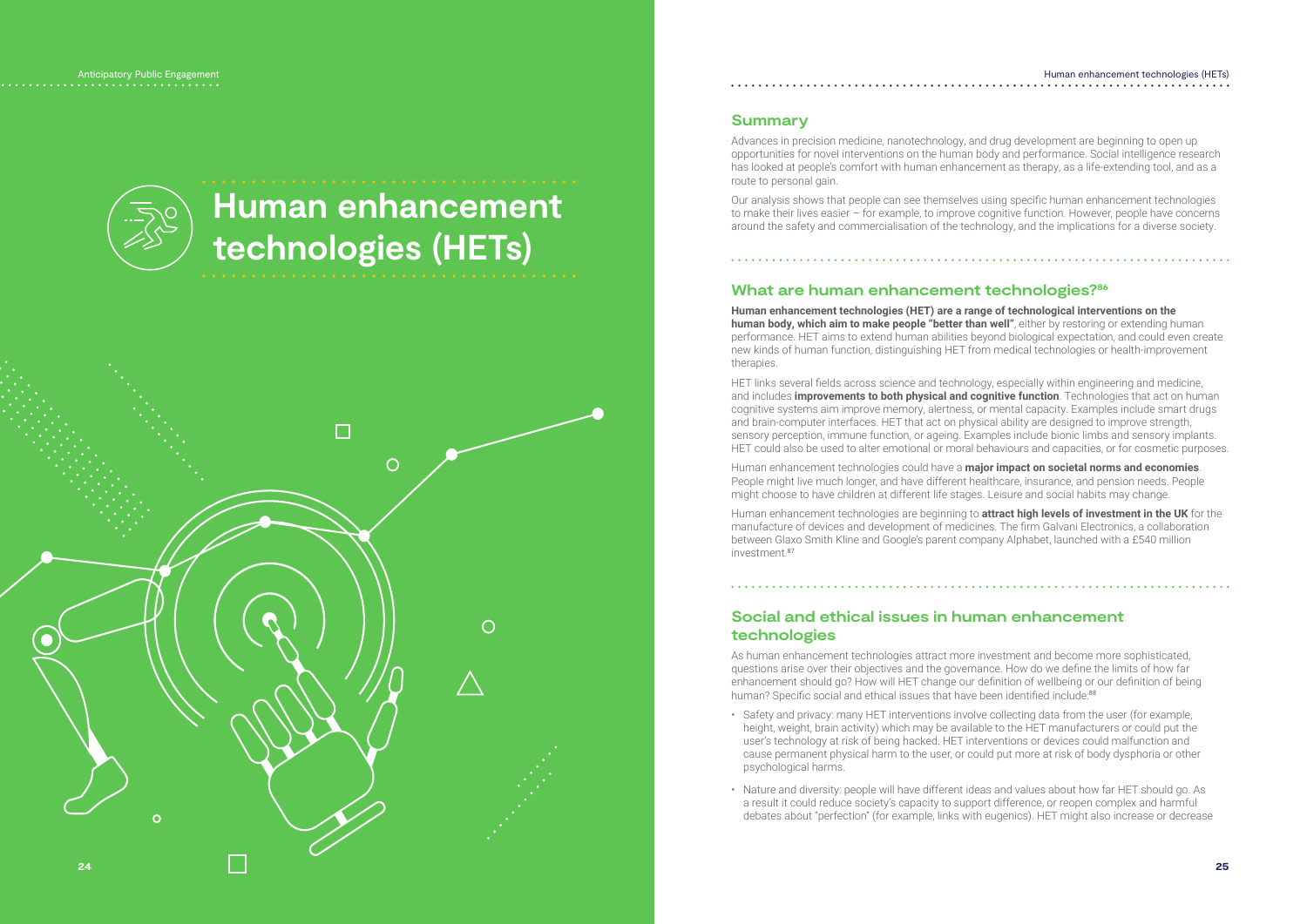### Human enhancement technologies (HETs)

• Hype, costs, and dual-uses: HET might only be available to limited users because of cost, eligibility requirements, or different national regulations. Similarly, companies might use HET to define societal norms or position the technology as desirable and aspirational. HET might not live up to its promise, which could lead to a backlash or frustration from the people who were hoping to benefit from the technology. HET is likely to be used for conflict, defense and security, and could be used to cause harm, or disrupt global diplomacy.

the control people have over their health, which has previously been largely determined by genetics, life circumstances, and access to care. It could also cause people to reevaluate their identities and sense of self. HET might limit understanding of natural processes, or provide a "quick fix" rather than treating the cause of a condition.

Our research indicates that views on human enhancement technologies vary greatly between nations.<sup>89</sup> Therefore we have focused on UK-based studies and not attempted to draw conclusions from international research, except where stated.

Public attitudes on HET can be seen in the context of general public views about ageing and prolonging life. **UK adults generally prefer quality of life over length of life**, with 84% saying they would like to live as long as possible if quality of life was ensured, compared with 15% choosing a long life with limited health. When asked about the role of technology in prolonging human life, people are **more negative than positive on the impact that life extending technology will have on society**. These negative views are linked to beliefs that the technology will lead to higher taxation, strain on public services, and the technology being fundamentally unnatural.<sup>90</sup> Men, younger people, and people who describe themselves as in "very good health" are more likely to be interested in taking up life extending technology.<sup>91</sup>

# **Public opinion on human enhancement technologies**

A recent literature review of national academic and popular media debates around the ethics of HET found that **most debate in the UK did not focus specifically on the UK context**, as many influential people involved in HET ethics in the UK focus their work internationally. Most academic work and media coverage focuses on use of pharmaceutical cognitive enhancing drugs (PCEDs) by students and young men.<sup>94</sup>

Two European surveys asked about attitudes to augmented people, and found that there was general acceptance of HET to add to the diversity within society: 49% of Europeans are "excited" or "optimistic" about a future that includes augmented and non-augmented people. However, both surveys indicated that **UK adults are more hesitant about HET than southern European and north African nations** such as Morocco, Italy, Spain and Portugal.95

**individuals to overcome structural disadvantage in society, or as a tool for doing ones' best**. These uses were seen as socially acceptable, compared with using PCEDs for personal gain.<sup>97</sup>

When asked about specific HET interventions, **80% of people think they are likely to take up drugs that enhance memory and concentration in later life**; 59% think they are likely to use wearable enhancements such as clothes which improve muscular performance; and 24% think they are likely to have a brain chip that improves memory and intelligence. Men, White people, young people, and more affluent people are more likely to agree with enhancement interventions than women, racially minoritized people, older people, and less affluent people.<sup>92</sup>

People identified **societal trade-offs around the economics of an ageing workforce**, but that NIenabled people may be more efficient and fit for work for longer, reducing their reliance on the state. Participants also raised the issue of NIs becoming a "quick fix" for certain conditions, that would take attention away from identifying the underlying causes.<sup>98</sup>

UK adults are generally **not optimistic that enhancement could level the playing field and encourage societal equality** and over half believe it is a danger to society. The UK is broadly in favour of government intervention or regulation of enhancement.<sup>93</sup>

# **UK and international views compared**

# **HET in specific contexts**

A focus group study on pharmaceutical cognitive enhancing drugs (PCEDs) asked members of the public to imagine future scenarios for use of PCEDs. People positioned the technology as a **way for** 

**People's concerns around HET are mostly linked to safety and security fears**, for example that a device could be hacked or cause permanent damage. People are also aware that potential commercialisation of the technology might lead to it becoming controlled by a few companies or only available to the wealthy.

A public dialogue on neural interfaces (NIs) found strong support for use of this type of HET to **create a more equitable future, where disabled people might be less marginalized and society could better understand and support difference**. Experiencing environments and supporting creativity were also seen as potential benefits. The key considerations for societal support are equality of access, ease of use, restorative potential, transparency and individual choice, enhancing quality of life rather than just length of life, and safety and ethical regulations.

# **Social intelligence trends and gaps**

We found that current studies ask about a narrow range of human enhancement technologies and potential concerns.

# **Trends in social intelligence**

- People are more negative than positive about life-enhancing technologies, but can see themselves using specific HET interventions such as smart drugs.
- People are supportive of HET if used to create a fairer society, but have concerns about commercial motives and governance.

# **Opportunities for new public engagement on human enhancement technologies:**

- What are the opportunities to collectively explore the possibilities of human enhancement technologies, and discuss how HET could change our ideas of physical and mental health? For example, although in-depth public consultation work has been done around neural interfaces, there is no other research that asks people about the full breadth of potential HET uses and users.
- How should potential societal inequalities caused by HET be prevented, such as who has access, and how widespread use of HET could reshape society?<sup>99</sup> For example, by listening to the views of people who are most affected by conditions such as body dysphoria, and when consulting with disabled people to consider the full range of disability and neurodiversity.
- How could information about and benefits of military use of human enhancement technologies be shared, and dual-use implications of HET be explored transparently? For example, development of HET is likely to be a priority for UK defence and security. There is not currently any research about people's views of HET in military contexts, and if or how the benefits of technology developed for warfare should be shared with wider society.
- Are there ways to prevent misinformation about HET? For example, people's relationship with health and technology is likely to have shifted as a result of the COVID-19 pandemic. There was widespread misinformation about the COVID-19 vaccines containing "brain chips" or other hidden technologies that would augment the human body, which could influence future views on HET.

### Human enhancement technologies (HETs)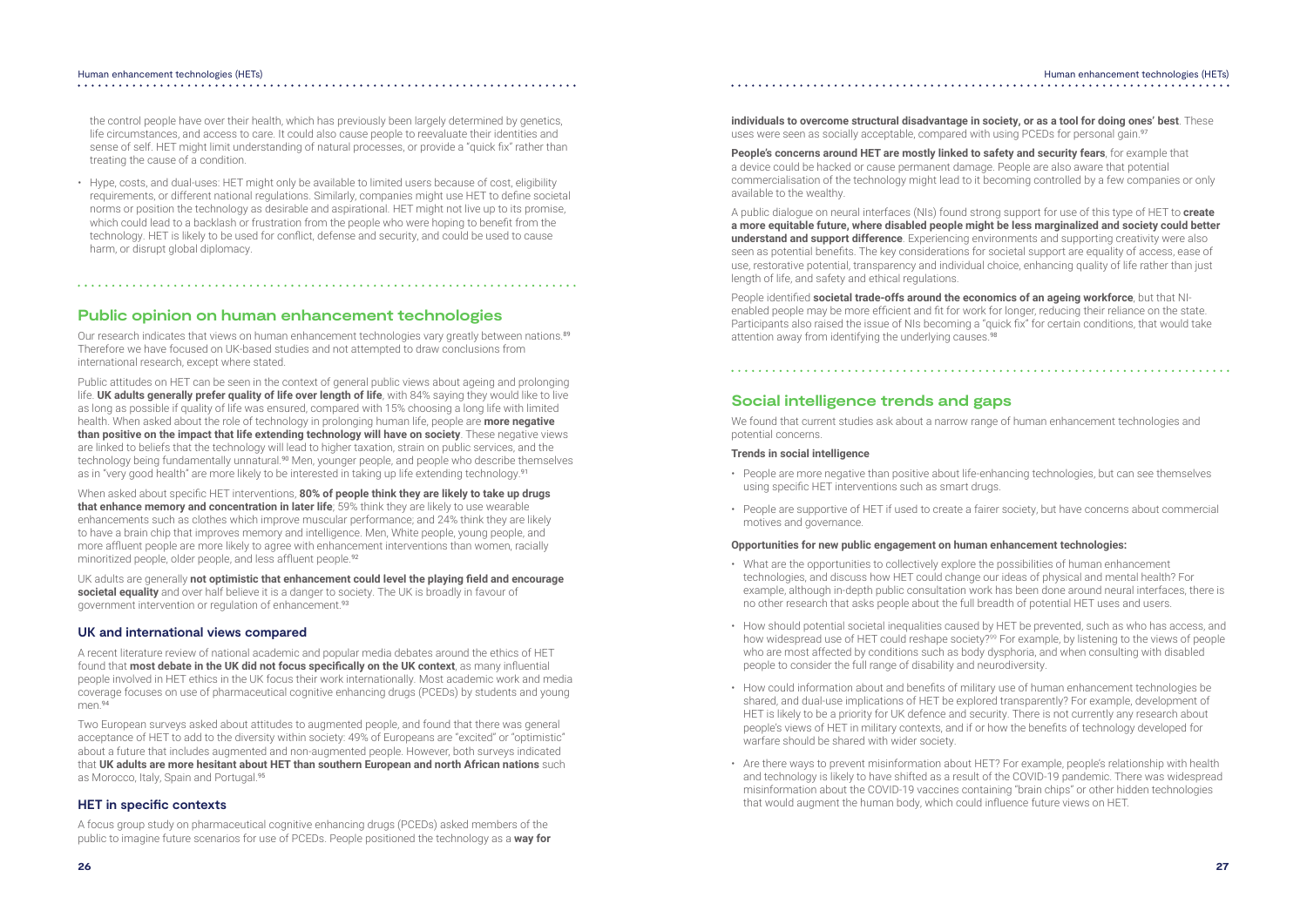# **Augmented Reality and Virtual Reality (AR and VR)**



Anticipatory Public Engagement

# **Summary**

There is increasing attention on the "metaverse", through which people could spend much of their lives in virtual or augmented reality environments. Social intelligence research has examined the consumer relationship and understanding of AR and VR, and how to improve user experience.

Our analysis shows that people with a commercial interest in AR and VR are likely to be more optimistic and informed about the technology. Whilst a large proportion of the general public are aware of AR and VR, this understanding appears to be superficial, and does not include the full range of potential applications of the technology.

In technical terms, virtual reality (VR) is a computer generated, three-dimensional environment that people can fully inhabit and interact with. Augmented reality (AR) is a digital change or enhancement to the physical (real) environment, such that people experience the two environments blended together. **Immersive VR and AR (sometimes collectively known as extended reality, or XR)** rely on the technology being sophisticated enough to blend with human senses of touch, sight (including peripheral vision), hearing, smell and taste, but also the senses of balance and presence in space.

# **What is AR and VR?<sup>100</sup>**

As AR and VR technology becomes more widespread, questions arise over responsible and safe use. How interlinked will virtual and physical worlds become? How do we assign rules, morals, or behavioural expectations in a medium that is designed for escapism?

**Specific social and ethical issues** that have been identified include:<sup>102</sup>

**AR and VR have uses in immersive entertainment**; gaming; data visualisation; virtual workplaces; and training and skills development. VR technology has medical applications in therapy, pain management, rehabilitation, or assessment of symptoms. AR is commonly used as a consumer or educational experience – for example experiencing a historic environment, or trying on a product before purchase.

**AR and VR are expected to have positive impacts on the UK economy**, including a 2.4% boost to GDP (£62.5 billion), and to be used in 1.19% of jobs (400,663 workers) by 2030. 101 In 2021, Facebook announced that they would bring their brands together under a new corporate identity 'Meta', referring to the immersive metaverse enabled by VR and AR.

# **Social and ethical issues in AR and VR**

- **Efficiency, personalisation, privacy and surveillance:** Users may share personal data to gain a personalised experience, yet risk their identities being mimicked, or have their virtual actions scrutinised by governments and authorities, or targeted for advertising. The spaces users inhabit in AR and VR could be considered both public and private, so it is difficult to set expectations for how behaviour is monitored.
- **Empathy, therapy, connection, and isolation:** Users may be able to empathise and connect with people in different circumstances to them, yet may absorb themselves in virtual experiences for prolonged periods, and begin to isolate themselves from other social interaction. Additionally, it could promise access to worlds that were previously sacred or private.
- **Safety, wellbeing, and exclusion:** There are risks to safety if users lose ability to identify hazards in their physical environment, or are injured through repeated gestures or motions; similarly users may be exposed to situations that they find traumatic or stressful. This is particularly relevant when thinking about children and vulnerable adults who may be less able to distinguish the boundary between reality and XR**.** Finally, upon returning to the unaltered world, users might be more tolerant

# Augmented Reality and Virtual Reality (AR and VR)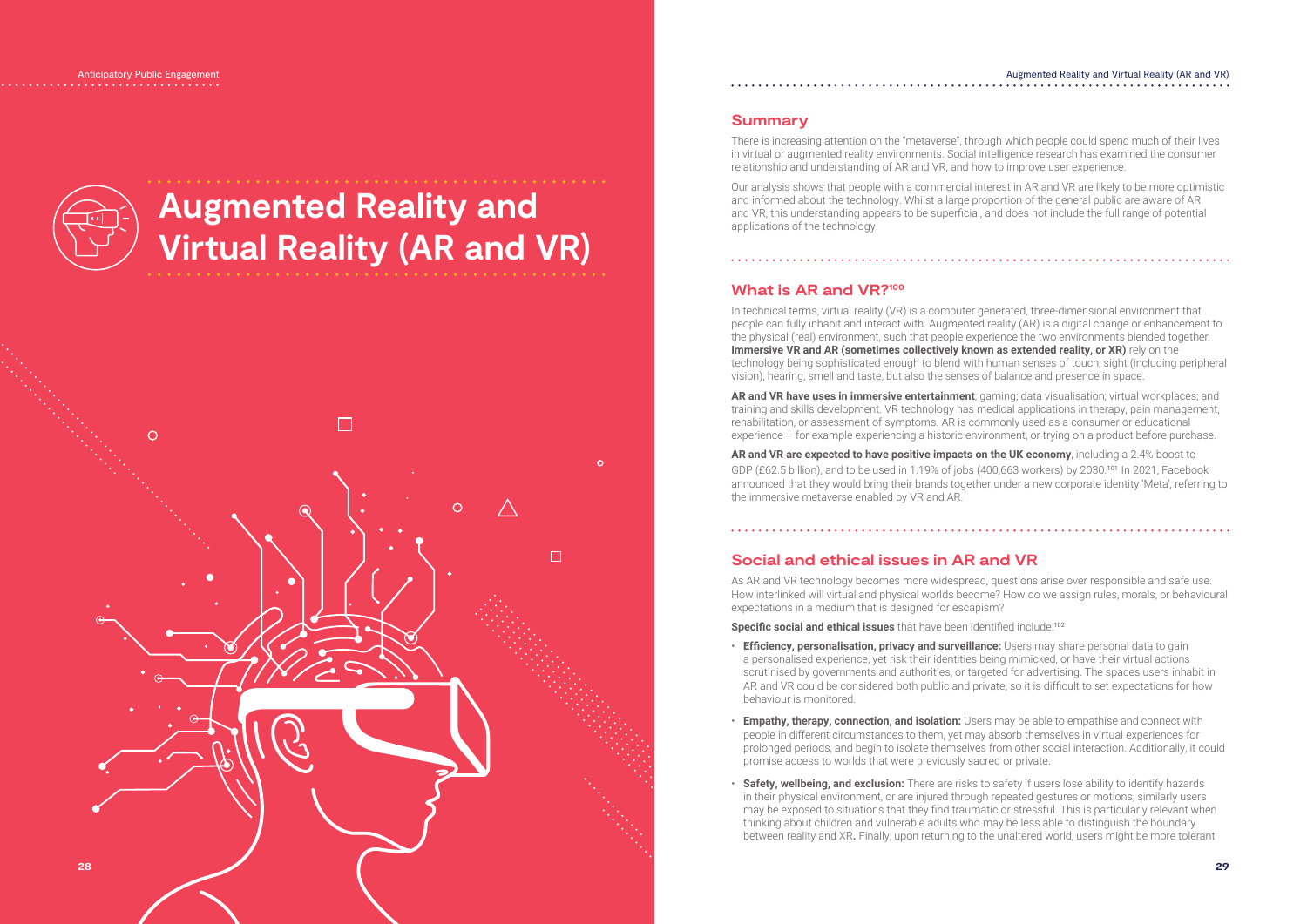### Augmented Reality and Virtual Reality (AR and VR)

of extreme behaviour or violence. Whilst it can be used as therapy for disabled people, the technology has not been developed or tested with people of all abilities (for example, visually impaired people).

- **Manipulation, preparedness, and advantage:** The technology could be used to generate fake news or propaganda in the form of amended footage of real-world events, or artificially constructed events. AR and VR also have military uses for capturing information about an environment, or for training and testing, or for use as an invasive technology in warfare.
- **Ownership, rights, and governance:** There are various questions about the inclusivity and economics of XR. Few companies may dominate the market and control the governance of the technology (for example, Facebook acquired Oculus and is expanding into the 'metaverse'), which brings up issues around rights to the software and platforms, or monetisation of virtual environments. The economic cost to users could worsen the "digital divide" in society if AR and VR become the norm.

**Public opinion on AR and VR**

Almost all the sources of public opinion on AR and VR we found were from international contexts (non-UK, or global samples). We found two surveys, consultations, or public dialogue activities that specifically looked at the UK context.

**Users of AR and VR in education settings reported that VR increased interest in and motivation to learn about the content**, and consequently may contribute to longer-lasting proficiency. Disadvantages are mostly related to costs, lack of analysis, the time required to learn to use hardware and software, possible health and safety effects on the user, and slow integration of technology into the curriculum.<sup>107</sup>

Two UK-based surveys asked about general awareness and understanding of AR and VR. A Royal Society survey on digital technologies found that **78% of people had heard of, and understood a little about, VR.**<sup>103</sup>

We found some instances where **public opinion indicated awareness of inequality in AR and VR**. For example, older people report lower confidence using digital tools, or setting up new devices and digital literacy gaps exist for many of the vulnerable and marginalized communities that might benefit from AR and VR technologies.<sup>108</sup> However, a survey by US-based Touchstone Research found **higher interest in AR and VR in racially minoritized groups, compared with white respondents**. They suggest this could be because older age groups, which had less interest on the whole than younger generations of Americans, tend to be more White, while younger Americans are more ethnically diverse.<sup>109</sup>

A survey by the software support company GetApp limited their questions to consumer applications, for example how AR fits in to entertainment or shopping habits. They found that 39% of consumers had tried AR and 38% had tried VR to test or view a product.<sup>104</sup> However, **access to and ownership of VR headsets is declining year-on-year from 12% in 2018 to 9% last year**. <sup>105</sup> A Swedish study showed positive attitudes towards VR marketing, and its ability to influence customers, yet it highlighted public concerns around personalisation based on factors such as economic preferences or relationship status.<sup>106</sup>

**Very little research has looked at public views on AR and VR in medical settings**, particularly for mental health. Small studies have looked at the use of AR and VR in treatment of anxiety, post-traumatic stress disorder, and pain relief. These found that users typically had limited knowledge of the use of AR and VR in health, but reported positive experiences and optimism following their involvement in trials.

Regular users of social VR **reported experiences of sexual, verbal and sometimes physical harassment towards their avatar targeting their gender, race, or sexuality.**<sup>110</sup> This mirrors public experiences about video games in general, which 9% of UK adults would describe as "inclusive".<sup>111</sup>

By contrast to the general public, **in investment, start-up and technology sectors, awareness and optimism around AR and VR is high.** For example, 86% of respondents to one survey expect AR and VR to be "as ubiquitous as mobile devices" by 2025. A survey of the business community ranked it as

"most disruptive" technology, ahead of AI and internet of things, and 58% of that group had grown "more positive" towards the technology over the past 12 months.<sup>112</sup>

**Businesses are also better informed around legal risks**, particularly consumer privacy and data security, product liability/health and safety issues, difficulty in licensing technology and IP, potential infringement of third party–owned IP, and compliance with platform requirements in publishing content.<sup>113</sup>

# **Social intelligence trends and gaps**

We found very little research that asks members of the UK public about their views, values, and experiences of augmented reality and virtual reality.

# **Trends in social intelligence**

- Generalised and somewhat superficial awareness around the concepts of augmented and virtual reality is high amongst the UK public
- Engagement and opinion research has involved groups who have a commercial interest in VR and AR, for example surveys of business leaders or early adopters. Those groups are likely to have more awareness of risks and benefits, and their policy implications.
- Engagement has happened on a whole-population level, so it is not possible to analyse impacts or views on marginalised groups. However, there are indications that inequalities could arise relating to cost, digital skills and confidence, and user demographics.

# **Opportunities for new public engagement on AR and VR:**

- What defines safe and responsible use of AR and VR? For example, by ensuring discussions around personal information, privacy, user data, targeted advertising, fake news, risks of identity theft, or tracking and monitoring are applied to the metaverse.
- What are the opportunities of therapeutic use of AR and VR to benefit health and wellbeing? For example, by involving people in designing and monitoring medical interventions, or by opening up dialogue about potential mental health risks.
- How can virtual worlds be inclusive to all? For example, by ensuring groups such as women, older people, LBGTQ+ communities, or disabled people are listened to when developing AR and VR technology.

# Augmented Reality and Virtual Reality (AR and VR)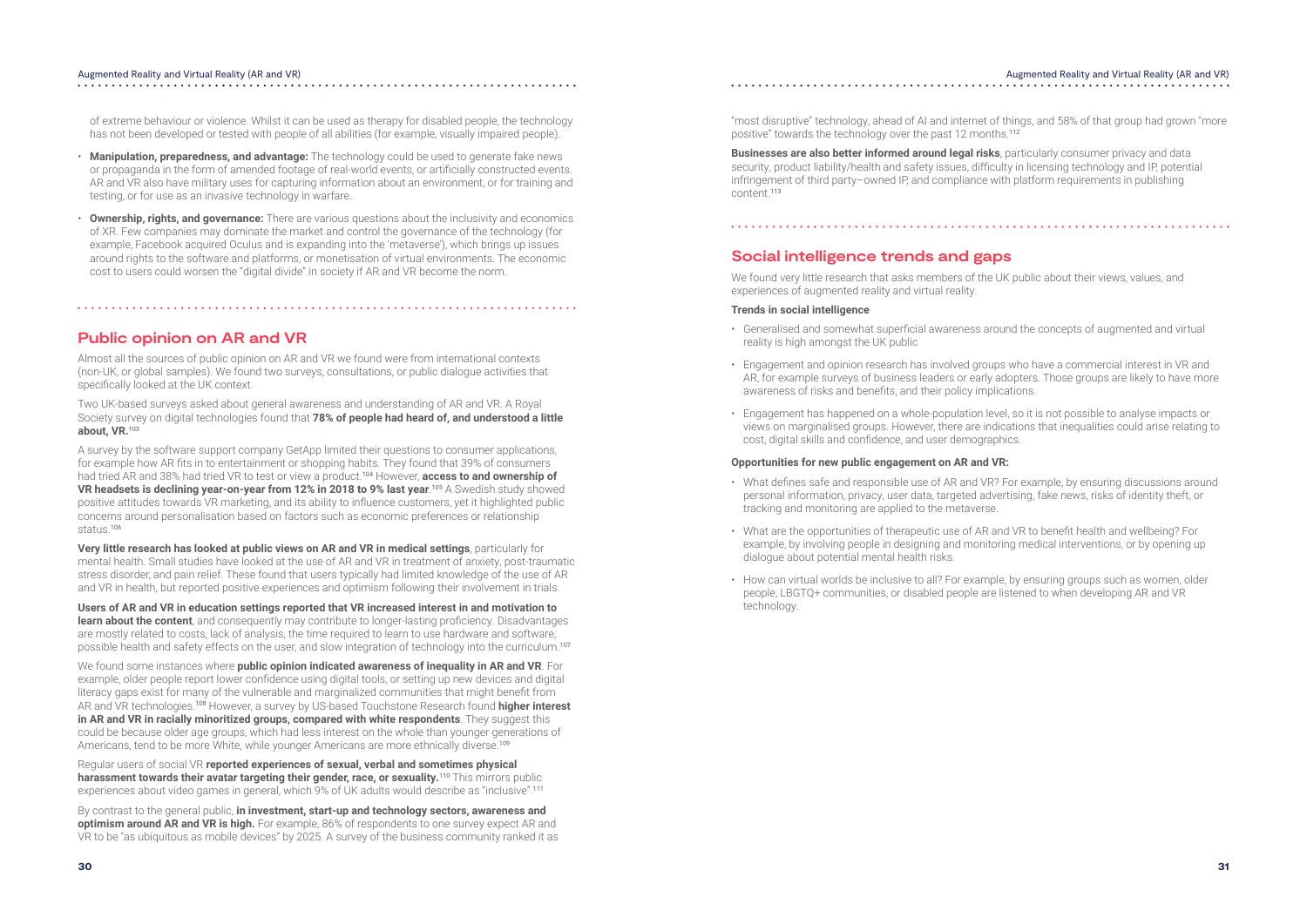Anticipatory Public Engagement

# **New gene therapies**  $\circ$  $\bullet$  $\Omega$

**32 33**

# **Summary**

Whilst the cost and resource associated with new gene therapies is high, the capacity and technology to treat chronic diseases is growing and is likely to become more widely available. Very little recent social intelligence has focused directly on new gene therapies.

**Gene therapy is the introduction, removal, or change in genetic material (DNA or RNA), often as a** treatment for a condition caused by a misfunctioning, or missing gene. There are two types of gene therapies:

Our analysis shows that people are cautiously optimistic about new gene therapies as a treatment, but have potential concerns over commercialisation, access, and safety. Very little work has been done to involve communities who stand to be most impacted by new gene therapies, for example people living with, or at risk of, chronic disease.

# **What are new gene therapies?<sup>114</sup>**

- Somatic gene therapy: the introduction of a section of DNA/ RNA to non-reproductive cells of the body that does not affect reproduction and will not be inherited by future generations.
- Germline gene therapy: the introduction of a section of DNA to reproductive cells that impact reproduction and will inherited by subsequent generations. Current UK regulation states that gene therapies cannot be carried out on germline cells. However, outside the UK, gene edited babies were born in China in 2018 and the scientists responsible for leading the procedure was subsequently jailed.

The concept of introducing new genetic material as a treatment differs from more traditional medical interventions like surgery and pharmaceuticals, and raises questions around justice, ethics and safety. How will we see our health in the future – as chance, or as choice?

Gene therapy can be used to **treat single gene disorders or chronic diseases** such as cystic fibrosis. 115 Gene therapies may be longer lasting than other medical interventions, and could be used to treat complex or rare conditions (over 80% of rare diseases have a genetic component) 116 , or to improve the body's ability to fight off disease in future.

**Gene therapy is one of a range of 'gene technologies'**. The Royal Society defines genetic technologies as, "…anything to do with understanding, making or adapting genetic material". In this report, we look at gene therapy where a disease is treated by the introduction of pre-modified genes into target cells, and therapies where DNA is edited within the cell.

Gene therapies can be **highly personalised, and involve many different components and manufacturing processes**. They usually cannot be produced at scale, and require an experienced clinician to deliver them to patients and track their effectiveness. Gene therapies have received a lot of investment and commercial attention, yet at present they are specialised, expensive, and not widely available. However, new advances are improving the efficiency and availability of their design, manufacture, and administration.

The UK Cell and Gene Therapy Catapult reported that **the UK accounts for 12% of global clinical trials using cell and gene therapy**. As of 2020, the sector had over 90 advanced therapy creators in the UK which helped create a £300 million turnover and created over 3,000 jobs.<sup>117</sup> In 2018, Innovate UK suggested that by 2035 the UK could have a 15% share of cell and gene therapy global activity, secured revenue in excess of £10 billion and generated 18,000 high-skilled jobs.<sup>118</sup>

# **Social and ethical issues in new gene therapies**

# New gene therapies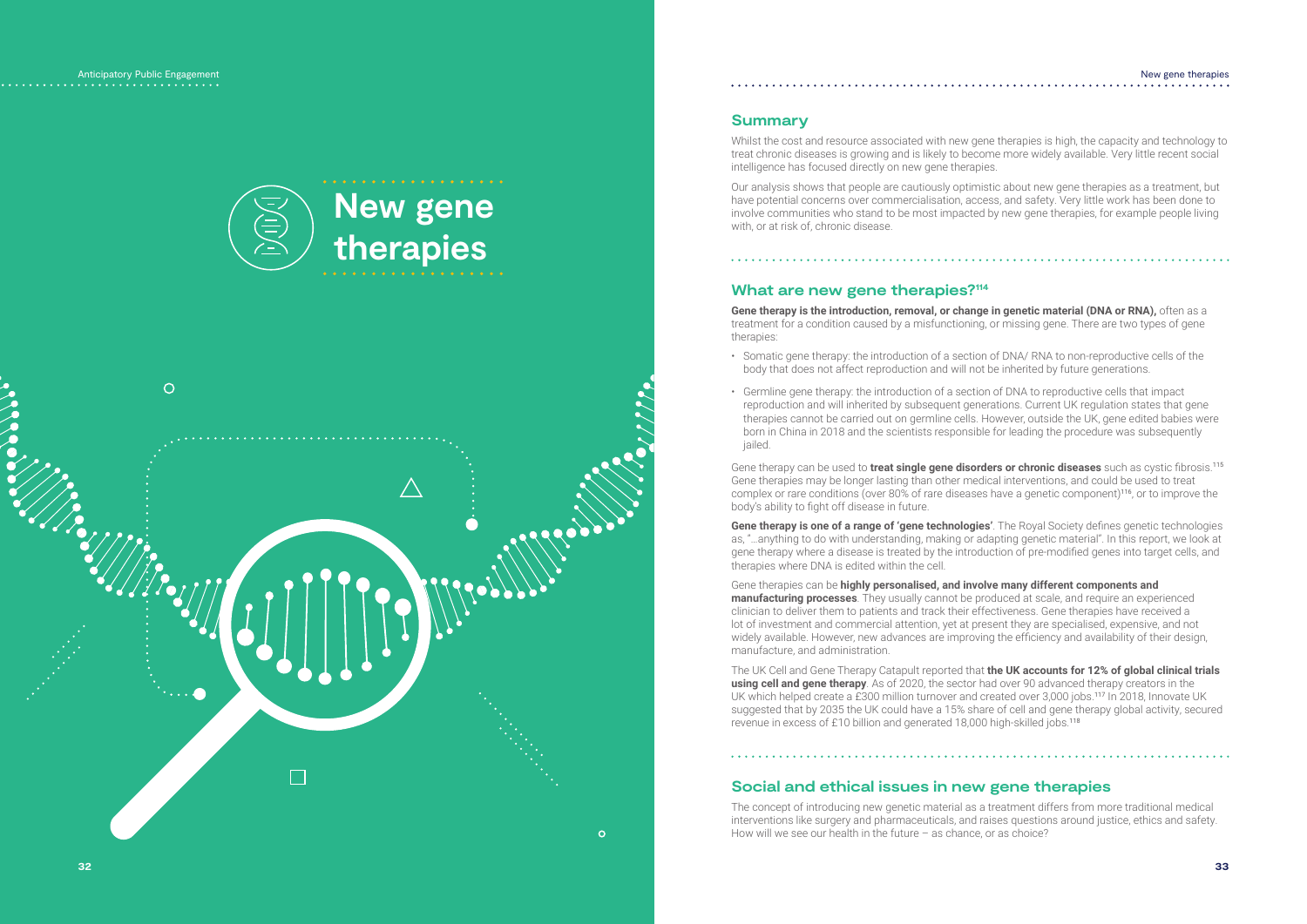Specific social and ethical issues that have been identified include:

**Identity and access:** it could be difficult to know the effectiveness of gene therapy without compromising individual identities, since in some cases it is so personalised and user groups are so small. Gene therapy might only be available to limited users because of cost, eligibility requirements, or different national regulations. There would need to be a decision on what criteria should be met in order to establish that an experimental therapy in humans is safe and ethical.

**Diversity, decision-making, and unknown effects:** technology behind gene therapies could ultimately be used to alter germ-line (inheritable) traits to improve height, intelligence or athletic ability. Linked to this, people will have different ideas and values about human "normality", "naturalness", and which conditions should be treated with gene therapy.<sup>119</sup> Therefore, gene therapy could reduce society's capacity to support difference, or reopen complex and harmful debates about "perfection" (for example, links with eugenics). There are risks associated with changing processes we don't yet understand (e.g. ageing). Gene therapy might limit understanding of natural processes, or mask the underlying cause of a condition, or create unforeseen changes that only become apparent long after the procedure.

**Sustainability, regulation, and costs:** views and attitudes to gene therapy could define jurisdiction governance or allocation of resources, similarly, regulation could happen on sectoral, national or international scales. In the UK, the resource and material costs may be too expensive for the NHS to offer gene therapy to all citizens. There is also a question over the sustainability of a therapy that can be so resource and cost intensive.

In 2017 the Royal Society reported that **the UK public is cautiously optimistic about the use of technologies such as DNA sequencing, gene therapy and genome editing** to help tackle global challenges like improving human health, reducing inequality and responding to the impacts of climate change. People believe genetic technologies should be low cost, accessible to all, promote collective welfare, and use transparent processes. People are most concerned about editing out difference in society, use for individual or corporate gain, draining NHS resource, or the technology being unsafe.<sup>120</sup>

A systematic review of public acceptability of gene therapy and gene editing for human use provides a useful insight into international public opinion of gene therapies between 1992-2019.<sup>121</sup> The review included 25 quantitative, 2 qualitative, and 14 mixed-method studies which were conducted in mainly Western countries. The UK (11), the US (10), Australia (6) and Japan (6) were the most studied.

# **Public opinion on new gene therapies**

There has been a proliferation of studies looking at gene editing and genomics. These studies bring up many ethical issues, but these are usually not relevant to the debates around new gene therapies, since they focus on inheritable changes, or on the data associated with genetic technologies.

Between the mid-1990s and 2000s there were many UK and international studies that looked at public attitudes towards gene therapies. These studies helped inform the industry we have today, but we found only **one survey, consultation, or public dialogue activity that specifically looked at the UK context, and none from a UK perspective** after 2017.

# New gene therapiesin a construction of the construction of the construction of the construction of the construction of the construction of the construction of the construction of the construction of the construction of the construction of t

# 

The review provides some useful insights across a 27-year period. However, the different methods used in the original studies and the large time period only make this a useful reflection piece, rather than a representation of current UK public opinion.

The key findings of this systematic review were:

# **Demographics:**

- The majority of the studies that looked at gender differences found that women are less likely to approve of gene therapy.
- Those who have a stated religious affiliation are less likely to support gene therapy compared to those with no affiliation.

• The studies that looked at age found that younger participants were likely to be more accepting of gene therapy than those from older cohorts.

# **Medical intervention:**

- In most studies there was considerably less support for gene therapy used for non-medical purposes compared to medical interventions.
- Most studies found the majority of respondents were uncomfortable with genetic enhancement but were supportive of using gene therapy for treating conditions such as blindness in birth or fatal diseases.
- The majority of studies found that disease severity, e.g. whether these were fatal or debilitating diseases such as Alzheimer's, Parkinson's and cancer, had a large impact on approval of gene therapies as treatment.

# **Public views:**

- There was widespread support for somatic gene therapy, but the use of germline treatments was far more divisive.
- Most studies found there was widespread approval for gene therapy for medical use in humans, although there were potential risks.
- There was some concern around the misuse of both somatic and germline technologies. Other concerns included negative health outcomes, medical side effects and the unknown long-term outcomes of these therapies.

**Social intelligence trends and gaps** 

There were no studies that asked members of the UK public about their views, values, and experiences about new gene therapies in the last four years. As a result, the evidence presented in this section is out of date and is from a range of different countries. Investment and development of the technology has increased rapidly since the last major research was conducted into public views.

# **Trends in social intelligence**

- There are indications that men, younger people, and people without a religious affiliation are most likely to be supportive of new gene therapies.
- People are more likely to favour using gene therapies for chronic health conditions than for enhancement purposes.
- Much more attention has been paid to understanding public views on germline gene editing than on other genetic technologies. We are therefore unable to assess how people's views might or might not change in relation to different genetic technologies.

# **Opportunities for public engagement on new gene therapies**

- What are the right mechanisms to understand the general public's priorities and concerns about new gene therapies? For example, involving people in the governance and messaging as treatments become more widely available.
- How could marginalised communities be more involved in conversations about new gene therapies? For example, new gene therapies have the potential to provide treatment for conditions that are more likely to be experienced by minoritized groups – for example, sickle cell disease and HIV. The technology could also have associations with harmful and discriminatory ideas such as eugenics.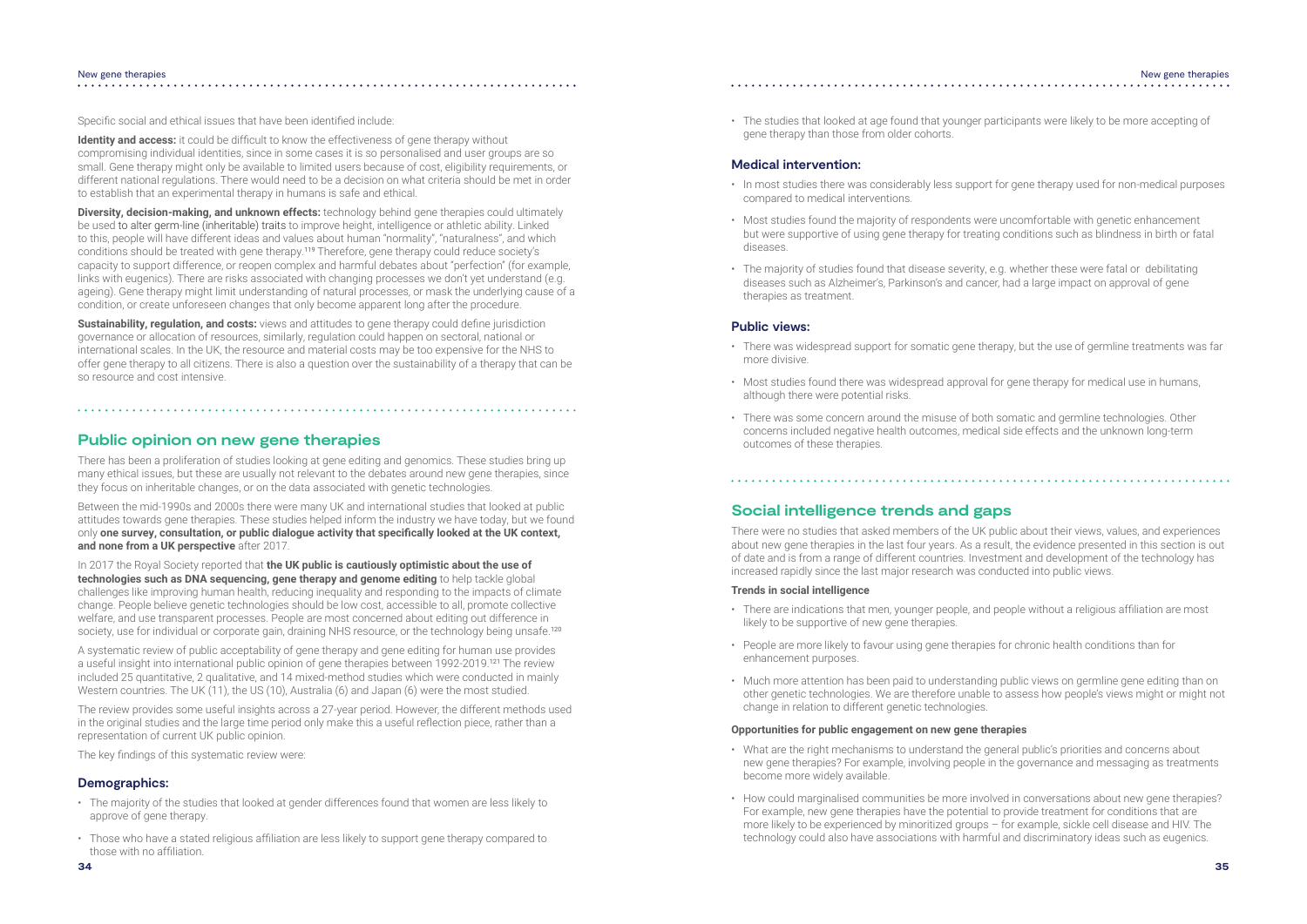- **Boost population samples of minoritized communities** to go beyond regional, age and gender segments. Reporting should highlight data on the views of racially minoritized communities, disabled people, and should be as intersectional as possible.
- **Build capacity for all kinds of public engagement and involvement**, including surveys and dialogues in the UK and globally – for example, longitudinal public research that compares the views of both UK and global attitudes on emerging technologies and scientific advancements.
- **Closely monitor public attitudes and behaviours throughout the COVID-19 pandemic**, and do not assume they have remained static. The period researched for this report (2017-2021) needs to be carefully interpreted due to the societal and social changes during this period, and there should be ongoing tracking of key science and technology questions.

# **How were technologies chosen for this report?**

There are many potential emerging technologies, and 'parent' technologies that underpin them, that promise to shape the future of society and the economy. UK Research and Innovation recently categorised them into seven "families": Advanced materials and manufacturing; AI, digital and advanced computing; Bioinformatics and genomics; Engineering biology; Electronics, photonics, and quantum technologies; Energy, environment, and climate technologies; and Robotics and smart machines.<sup>122</sup> Each of these families of parent technologies encompass hundreds of potential applications and possibilities.

We followed a three-step process to identify emerging technology areas to include in this report:

Anticipatory Public Engagement . . . . . . . . . . . . .

- **Indexing:** we scanned several lists of emerging technologies that have been compiled by UK government departments and agencies (including the tech families referenced above, National Physical Laboratory<sup>123</sup>, and Government Office for Science <sup>124</sup>) and identified emerging technology areas that appeared across multiple lists;
- **Consultation:** we discussed the index with leaders in emerging technology, science and technology policy, and in the ethics and social impacts of science and technology and public opinion research to identify the emerging technology areas which are likely to have the most societal impact or social and ethical implications; and
- **Prioritisation:** we checked which technologies were already the subject of up-to-date, in-depth public opinion and dialogue work (for example, genomics), and focused on those where less was known about public views and values.

Among the technologies considered for inclusion were DNA synthesis, Autonomous transport, Digital twins and modelling technology, Medical applications of nanotechnology, Biomimetics, and Privacyenhancing technologies. It is possible that the technologies chosen for inclusion in this report have influenced the more general conclusions we have drawn – about public perspectives on emerging technologies and what types of further research is needed. Various drafts of this report were reviewed prior to publication to ensure the findings and recommendations are transferable.

# Appendix

# **Appendix**

# **Analysis of current public opinion research**

When compiling this report, we encountered the following challenges and limitations when analysing public opinion, especially in the case of surveys and polls:

- **Lack of transferability** between contexts and communities limits the conclusions we are able to draw from international, or specific user-group data;
- **Aggregation** of data from multiple contexts and communities so it is difficult to see detail;
- **Sample sizes** are generally not large enough to understand the views of traditionally marginalised groups, such as disabled people or racially minoritized communities; and
- **Inconsistency** in how terms and technologies are defined, and lack of specificity around which technology is being referred to (for example, people being asked about "AI and robotics" as one question).

# **Trends in social intelligence on emerging technologies**

We found that public engagement on emerging technologies tends to:

- **Ask people about emerging technologies in the context of their lives at the time**, not what they hope for in future years;
- **Use samples of 1,000 3,000 adults** where demographics are representative of the UK. However, this means that quantitative surveys do not provide usable data from historically marginalised and minoritized communities, since the typical sample sizes are too small to be able to infer views from those populations;
- **Rarely be regular, or global.** A lot of public opinion research is happening across several nations, which sometimes included the UK (for example Eurobarometer). However, both UK-based public opinion research on emerging technology (aside from the regular Public Attitudes to Science surveys published by the Department for Business, Energy and Industrial Strategy, and recent work by the Ada Lovelace Institute) and truly global research (such as Wellcome's Monitor and the Lloyd's Register Foundation World Risk Poll) is less common, and is often limited to a few topics; and
- **Show relatively consistent views.** Although we cannot know the long-term effects, our analysis indicates that trust in science and technology has remained stable throughout the COVID-19 pandemic. However, there are indications that attitudes to health and wellbeing, and digital behaviours have changed as a result of measures to reduce the spread of COVID-19, and could continue to shift.

# **Recommendations for public engagement on emerging technologies (EmTech)**

We recommend that funders and commissioners of social intelligence and public engagement on emerging technologies should:

• **Address a gap in research on the future implications** of emerging technologies, and support engagement that presents multiple options for people to consider and help to shape such EmTech.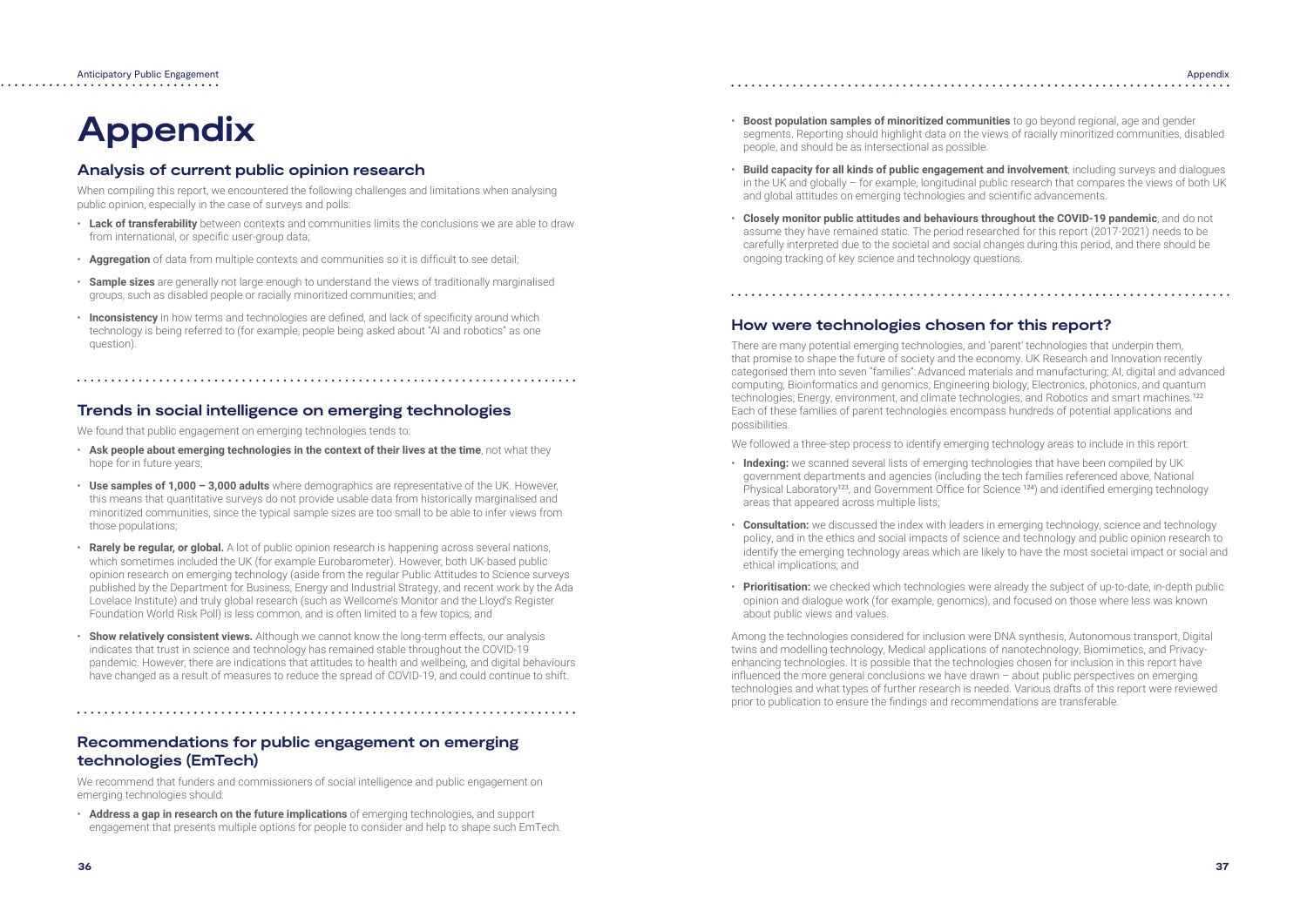# AI Sector Deal - GOV.UK. https://www.gov.uk/government/publications/artificial-intelligence-sector-deal/ai-

# sector-deal

 pwc. (2018). Will robots really steal our jobs? An international analysis of the potential long term impact of automation. www.pwc.co.uk/economics

- 25 Stahl, B. C. (2021). Ethical Issues of AI. Artificial Intelligence for a Better Future, 35. https://doi. org/10.1007/978-3-030-69978-9\_4
- 26 Pew Research Center. (2020). Are AI and job automation good for society? Globally, views are mixed . https:// www.pewresearch.org/fact-tank/2020/12/15/people-globally-offer-mixed-views-of-the-impact-of-artificialintelligence-job-automation-on-society/

 Neudert, L.-M., Knuutila, A., & Howard, P. N. (2020). Global Attitudes Towards AI, Machine Learning & Automated Decision Making Implications for Involving Artificial Intelligence in Public Service and Good Governance .

29 Ipsos. (2018). AI, Automation, and Corporate Reputation . https://www.ipsos.com/en/ai-automation-and-

32 Department for Business Energy & Industrial Strategy. (2019). BEIS Artificial Intelligence Public Attitudes

- 27 Mulas-Granados, C., Varghese, R., Boranova, V., Dechalendar, A., & Wallenstein, J. (2019). Automation, Skills and the Future of Work: What do Workers Think?, WP/19/288, December 2019.
- 28 Neudert, L.-M., Knuutila, A., & Howard, P. N. (2020). Global Attitudes Towards AI, Machine Learning & Automated Decision Making Implications for Involving Artificial Intelligence in Public Service and Good **Governance**
- corporate-reputation
- 30 Department for Business Energy & Industrial Strategy. (2020). BEIS Public Attitudes Tracker. https://assets. publishing.service.gov.uk/government/uploads/system/uploads/attachment\_data/file/906452/BEIS\_PAT\_ Waard Museum Charles Community of Charles C., Varghese, R., Boranova, V., Dechalendar, A., & Wallenstein, J. (2019). Automation, Skills and the Future of Work: What do Workers Think?, WP/19/288, December 2019.
- 31 European Commission. (2017). Special Eurobarometer 460 Report Attitudes towards the impact of digitisation and automation on daily life. https://doi.org/10.2759/835661
- survey https://assets.publishing.service.gov.uk/government/uploads/system/uploads/attachment\_data/ file/802548/BEIS\_AI\_PR\_Survey\_40309009\_Topline\_summary\_V1\_\_1\_.pdf
- 33 The Workforce Institute at UKG. (2018). Engaging Opportunity: Working Smarter with AI . https:// workforceinstitute.org/engaging-opportunity-working-smarter-with-ai/
- 34 Bristows. (2018). Artificial Intelligence: Public Perception, Attitude and Trust. https://www.bristows.com/app/ uploads/2019/06/Artificial-Intelligence-Public-Perception-Attitude-and-Trust.pdf
- 35 Ipsos. (2017). Revolution @ Work. https://www.ipsos.com/sites/default/files/ct/news/documents/2017-11/ Presentation\_R%40W\_EN.pdf
- 36 Oracle. (2019). New Study: 64% of People Trust a Robot More Than Their Manager. https://www.oracle.com/ corporate/pressrelease/robots-at-work-101519.html
- 37 Department for Business Energy & Industrial Strategy. (2020). BEIS Public Attitudes Tracker. https://assets. publishing.service.gov.uk/government/uploads/system/uploads/attachment\_data/file/906452/BEIS\_PAT\_ W34\_-\_Key\_findings.pdf
- 38 Simone Castagno & Mohamed Kalifa, (2020) Frontiers in Artificial Intelligence, Perceptions of Artificial frai.2020.578983/full
- 39 Department for Business Energy & Industrial Strategy. (2020). Public attitudes to science 2019. of artificial intelligence.
- 40 Department for Business Energy & Industrial Strategy. (2020). Public attitudes to science 2019.
- 41 Ipsos MORI. (2017). Public views of Machine Learning. http://www.ipsos-mori.com/terms.http://www.ipsosmori.com/terms.
- 2018-ai-radar
- 43 YouGov. (2020). Survey Results-Oxford Internet Institute
- 44 Genesys. (2019). AI Ethics: Fighting the Fear of AI in the Workplace . https://www.genesys.com/blog/post/aiethics-fighting-the-fear-of-ai-in-the-workplace
- 45 Department for Business Energy & Industrial Strategy. (2020). Public attitudes to science 2019.
- 46 Mulas-Granados, C., Varghese, R., Boranova, V., Dechalendar, A., & Wallenstein, J. (2019). Automation, Skills and the Future of Work: What do Workers Think?, WP/19/288, December 2019.

# 

Intelligence Among Healthcare Staff: A Qualitative Survey Study, https://www.frontiersin.org/articles/10.3389/

All Party Parliamentary Group (APPG) on Heart and Circulatory Diseases. (2018). Putting patients at the heart

42 IPA. (2018). Highlights from the 2018 AI Radar. https://ipa.co.uk/knowledge/documents/highlights-from-the-

Wilson, J., & Willis, R. (2004) See-through Science: Why public engagement needs to move upstream https:// www.demos.co.uk/files/Seethroughsciencefinal.pdf

# 1 Sciencewise (2022) https://sciencewise.org.uk/

- 2 Office for National Statistic. (2021). Coronavirus and the social impacts on Great Britain https://www. ons.gov.uk/peoplepopulationandcommunity/healthandsocialcare/healthandwellbeing/datasets/ coronavirusandthesocialimpactsongreatbritaindata
- 3 The British Academy. (2020). THE COVID DECADE Understanding the long-term societal impacts of COVID-19.

- 4 Pew Research Center. (2021). Experts Say the 'New Normal' in 2025 Will Be Far More Tech-Driven, Presenting More Big Challenges. https://www.pewresearch.org/internet/2021/02/18/experts-say-the-new-normal-in-2025-will-be-far-more-tech-driven-presenting-more-big-challenges/
- 5 Ipsos MORI. (2020a). Global Advisor 2021 Predictions.
- 6 Respectively HM Government. (2021). National AI Strategy; HM Government. (2021). Net Zero Strategy: Build Back Greener - October 2021. www.gov.uk/official-documents; Department for Business Energy & Industrial Strategy. (2021). UK Innovation Strategy Leading the future by creating it.
- 7 Department for Business Energy & Industrial Strategy. (2020). Public attitudes to science 2019.
- 8 "tell the truth": Ipsos MORI. (2020b). Veracity Index 2020. https://www.ipsos.com/ipsos-mori/en-uk/ipsosmori-veracity-index-2020-trust-in-professions.

 "do what is right": Pew Research Center. (2020). Science and Scientists Held in High Esteem Across Global Publics . https://www.pewresearch.org/science/2020/09/29/science-and-scientists-held-in-high-esteemacross-global-publics/.

'mistrust of social media': Edelman. (2020). Edelman Trust Barometer 2020 UK Supplement.

9 'maintained or increased': Skinner, G., Garrett, C., & Navin Shah, J. (2020). How has COVID-19 affected trust in scientists?

 'public trust may fall': Kings College London. (2020). Public trust in scientists to be "negatively impacted" by pandemic. https://www.kcl.ac.uk/news/public-trust-in-scientists-to-be-negatively-impacted-by-pandemic

- 10 Edelman. (2020). Edelman Trust Barometer 2020 UK Supplement .
- 11 Rotolo, D., Hicks, D., & Martin, B. R. (2015). What is an emerging technology? Research Policy, 44(10), 1827– 1843. https://doi.org/10.1016/J.RESPOL.2015.06.006
- 12 Taeihagh, A., Ramesh, M., & Howlett, M. (2021). Assessing the regulatory challenges of emerging disruptive technologies. Regulation & Governance. https://doi.org/10.1111/REGO.12392
- 13 Boekelaar, S. (2021). The (other) magnificent seven UKRI. UKRI Blog. https://www.ukri.org/blog/the-othermagnificent-seven/
- 14 Claverley, J. (2021). Technology and measurement foresighting: a vision of 2030s shaped by metrology. https://doi.org/10.47120/npl.8948

 Government Office for Science. (2021). Research at GO-Science - Government Office for Science - GOV.UK. https://www.gov.uk/government/organisations/government-office-for-science/about/research

- 15 Cameron-Chileshe, J., Gross, A., & Burn-Murdoch, J. (2021). Vaccine uptake rises among England's ethnic minorities. Financial Times. https://www.ft.com/content/e3a60193-0cb6-447a-a4dc-fec204b40446
- 16 Kudina, O., & Verbeek, P.-P. (2018). Ethics from Within: Google Glass, the Collingridge Dilemma, and the Mediated Value of Privacy, Science, Technology and Human Values, 44(2), 291-314. https://doi. org/10.1177/0162243918793711

- 17 Neff, G., Mcgrath, M., & Prakash, N. (n.d.). AI @ Work Artificial Intelligence in the Workplace.
- 18 OECD. (2018). Automation, skills use and training (OECD Social, Employment and Migration Working Papers). https://doi.org/10.1787/1815199X
- 19 Fabian, W.-S., & Morgante, E. (2020). Who is at risk? Work and automation, in the time of COVID-19.
- 20 Vincent, J. (2020). Amazon's AI-powered 'distance assistants' will warn workers when they get too close . The Verge. https://www.theverge.com/2020/6/16/21292669/social-distancing-amazon-ai-assistant-warehousescovid-19
- 21 Douglas Heaven, W. (2021). Hundreds of AI tools have been built to catch covid. None of them helped. | MIT Technology Review. MIT Technology Review. https://www.technologyreview.com/2021/07/30/1030329/ machine-learning-ai-failed-covid-hospital-diagnosis-pandemic/
- 22 Nelsen, A., (2021) Here's how AI can help fight climate change https://www.weforum.org/agenda/2021/08/ how-ai-can-fight-climate-change/
- 23 PwC. (2017). The economic impact of artificial intelligence on the UK economy.
- 24 Department for Business Energy & Industrial Strategy, & Department for Digital Culture Media & Sport. (2019).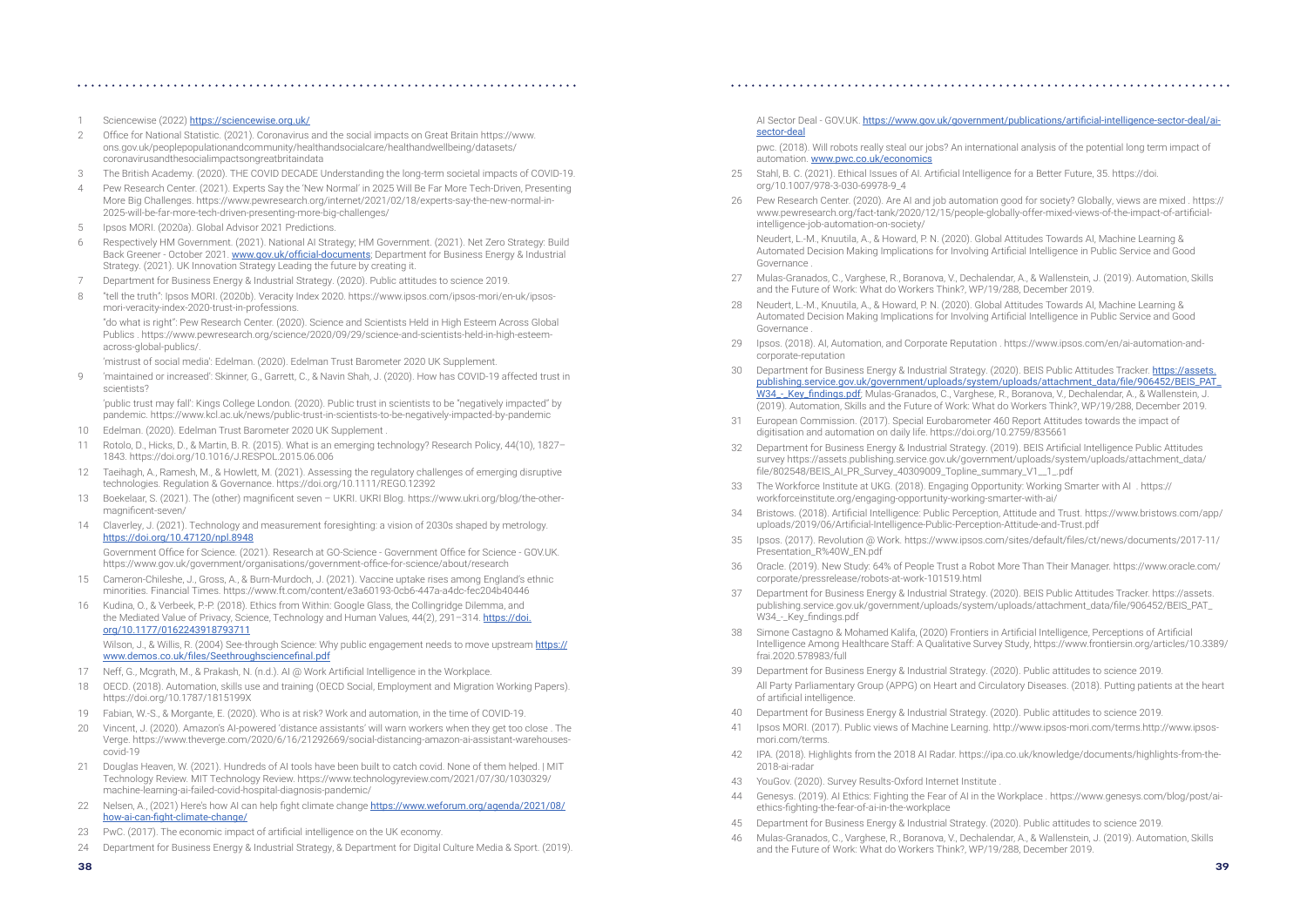- 47 Ipsos MORI. (2017). Public views of Machine Learning. http://www.ipsos-mori.com/terms.http://www.ipsosmori.com/terms.
- 48 PwC. (2021). Upskilling Hopes and Fears 2021. https://www.pwc.com/gx/en/issues/upskilling/hopes-andfears.html
- 49 World Economic Forum. (2021). 4 key areas where AI and IoT are combined. https://www.weforum.org/ agenda/2021/03/ai-is-fusing-with-the-internet-of-things-to-create-new-technology-innovations/
- 50 Petras. (2020). COVID-19: The Internet of Things and Cybersecurity. https://petras-iot.org/update/COVID-19 the-internet-of-things-and-cybersecurity/
	- UK Information Commissioner's Office. (2021). CPEN Report "Resetting Privacy."
- 51 Department for Digital Culture Media & Sport. (2020). Factsheet 6: 5G . https://www.gov.uk/government/ publications/telecommunications-security-bill-factsheets/factsheet-6-5g
- 52 Department for Business Energy & Industrial Strategy. (2019). "Designing out" cyber threats to businesses and personal data . https://www.gov.uk/government/news/designing-out-cyber-threats-to-businesses-andpersonal-data
- 53 Department for Digital Culture Media & Sport. (2021). Data: a new direction . https://www.gov.uk/government/ consultations/data-a-new-direction
- 54 Vayena, E., & Madoff, L. (2019). Navigating the Ethics of Big Data in Public Health. The Oxford Handbook of Public Health Ethics, 353–367. https://doi.org/10.1093/OXFORDHB/9780190245191.013.31 Whittlestone, J., Nyrup, R., Alexandrova, A., Dihal, K., & Cave, S. (2019). Ethical and societal implications of algorithms, data, and artificial intelligence: a roadmap for research . www.nuffieldfoundation.org Mittelstadt, B. (2017). Ethics of the health-related internet of things: a narrative review. Ethics and Information Technology 2017 19:3, 19(3), 157–175. https://doi.org/10.1007/S10676-017-9426-4
- 55 Carolyn Black, Lucy Setterfield and Rachel Warren, (2018) Online Data Privacy from Attitudes to Action: an evidence review, https://d1ssu070pg2v9i.cloudfront.net/pex/carnegie\_uk\_trust/2018/08/03110116/Online-Data-Privacy-from-Attitudes-to-Action-CUKT.pdf
- 56 DMA Group. (2018). Data privacy: What the consumer really thinks. https://dma.org.uk/uploads/ misc/5a857c4fdf846-data-privacy---what-the-consumer-really-thinks-final\_5a857c4fdf799.pdf Deloitte. (2020). Changing attitudes to data privacy. https://www2.deloitte.com/uk/en/pages/technologymedia-and-telecommunications/articles/digital-consumer-trends-data-privacy.html
- 57 EY. (2020). Has lockdown made consumers more open to privacy?
- 58 doteveryone. (2018). People, Power and Technology: The 2018 Digital Attitudes Report. www.doteveryone.org.uk Pew Research Center. (2019). Americans and Privacy: Concerned, Confused and Feeling Lack of Control Over Their Personal Information. https://www.pewresearch.org/internet/2019/11/15/americans-and-privacyconcerned-confused-and-feeling-lack-of-control-over-their-personal-information/ Bristows. (2018). Artificial Intelligence: Public Perception, Attitude and Trust. https://www.bristows.com/app/ uploads/2019/06/Artificial-Intelligence-Public-Perception-Attitude-and-Trust.pdf
- 59 Ipsos. (2020). 5G AWARENESS & NEEDS EUROPEAN STUDY.
- 60 Deloitte. (2020). 5G in 2020 | What's next for connectivity? https://www2.deloitte.com/uk/en/pages/ technology-media-and-telecommunications/articles/digital-consumer-trends-5g.html
- 61 DMA Group. (2018). Data privacy: What the consumer really thinks. https://dma.org.uk/uploads/ misc/5a857c4fdf846-data-privacy---what-the-consumer-really-thinks-final\_5a857c4fdf799.pdf

 Kennedy, H., Steedman, R., & Jones, R. (2020). Approaching public perceptions of datafication through the lens of inequality: a case study in public service media. Https://Doi.Org/10.1080/1369118X.2020.1736122, 24(12), 1745–1761. https://doi.org/10.1080/1369118X.2020.1736122

 Kennedy, H., Hartman, T., & Steedman, R. (2020). UK public unhappy with the way their personal data is managed. https://livingwithdata.org/project/wp-content/uploads/2020/03/Views-on-Data-Management-Summary-Report pdf

 Sciencewise, Ipsos MORI, & Centre for Data Ethics and Innovation. (2020). Public Attitudes Towards Online **Targeting** 

- 62 Kennedy, H., Steedman, R., & Jones, R. (2020). Approaching public perceptions of datafication through the lens of inequality: a case study in public service media. Https://Doi.Org/10.1080/1369118X.2020.1736122, 24(12), 1745–1761. https://doi.org/10.1080/1369118X.2020.1736122
- 63 'Wealthier people': doteveryone. (2018). People, Power and Technology: The 2018 Digital Attitudes Report. www.doteveryone.org.uk. 'vulnerable adults': Which? (2018). Control, Alt or Delete?
- 64 RSA. (2019). RSA DATA PRIVACY & SECURITY SURVEY 2019: The Growing Data Disconnect Between Consumers and Businesses.
- 65 Demos. (2021). TRUSTING THE DATA A PEOPLE'S VIEW OF RESPONSIBLE TECHNOLOGY.
- 66 Ada Lovelace Institute. (2021). The data divide.
- 67 Royal Society, T., & British Academy, T. (2017). Data governance: public engagement review. https://www. demos.co.uk/files/Seethroughsciencefinal.pdf
- 68 Ipsos MORI. (2017). Public views of Machine Learning. http://www.ipsos-mori.com/terms.http://www.ipsosmori.com/terms.
- 69 Understanding Patient Data, & Ada Lovelace Institute. (2020). Foundations of Fairness Where next for NHS health data partnerships?
- 70 Hopkins Van Mil. (2021). Putting Good into Practice A public dialogue on making public benefit assessments when using health and care data A Findings Report . www.hopkinsvanmil.co.uk
- 71 Kozyreva, A., Lorenz-Spreen, P., Hertwig, R., Lewandowsky, S., & Herzog, S. M. (2021). Public attitudes towards algorithmic personalization and use of personal data online: evidence from Germany, Great Britain, and the United States. Humanities and Social Sciences Communications 2021 8:1, 8(1), 1–11. https://doi. org/10.1057/s41599-021-00787-w
- 72 Open Data Institute (2018) ODI survey reveals British consumer attitudes to sharing personal data https:// theodi.org/article/odi-survey-reveals-british-consumer-attitudes-to-sharing-personal-data/ RSA. (2019). RSA DATA PRIVACY & SECURITY SURVEY 2019: The Growing Data Disconnect Between Consumers and Businesses.

Which? (2018). Control, Alt or Delete?

DMA Group. (2018). Data privacy: What the consumer really thinks. https://dma.org.uk/uploads/

# misc/5a857c4fdf846-data-privacy---what-the-consumer-really-thinks-final\_5a857c4fdf799.pdf

 Deloitte. (2020). Changing attitudes to data privacy. https://www2.deloitte.com/uk/en/pages/technologymedia-and-telecommunications/articles/digital-consumer-trends-data-privacy.html Royal Society, T., & British Academy, T. (2017). Data governance: public engagement review. https://www. demos.co.uk/files/Seethroughsciencefinal.pdf

The RSA. (2018). Engaging citizens in the ethical use of AI for automated decision-making.

- 73 Sciencewise, Ipsos MORI, & Centre for Data Ethics and Innovation. (2020). Public Attitudes Towards Online **Targeting**
- 74 Open Data Institute (2018) ODI survey reveals British consumer attitudes to sharing personal data https:// theodi.org/article/odi-survey-reveals-british-consumer-attitudes-to-sharing-personal-data/ Ada Lovelace Institute. (2019). Beyond face value: public attitudes to facial recognition technology. YouGov. (2017). Security Trumps Privacy in British Attitudes to Cyber-Surveillance . https://yougov.co.uk/ topics/politics/articles-reports/2017/06/12/Security-Trumps-Privacy
- 
- 
- 77 NatCen Social Research. (2018). Public Attitudes to Data Linkage.
	- Fobia, A. C., Holzberg, J., Eggleston, C., Childs, J. H., Marlar, J., & Morales, G. (2019). Attitudes towards Data POQ/NFZ008
- 78 Hartman, T., Kennedy, H., Steedman, R., & Jones, R. (2020). Public perceptions of good data management: Findings from a UK-based survey: Https://Doi.Org/10.1177/2053951720935616, 7(1). https://doi. org/10.1177/2053951720935616

75 Demos. (2021). TRUSTING THE DATA A PEOPLE'S VIEW OF RESPONSIBLE TECHNOLOGY.

76 Demos. (2021). TRUSTING THE DATA A PEOPLE'S VIEW OF RESPONSIBLE TECHNOLOGY.

Linkage for Evidence-Based Policymaking. Public Opinion Quarterly, 83(S1), 264–279. https://doi.org/10.1093/

- 79 Demos. (2021). TRUSTING THE DATA A PEOPLE'S VIEW OF RESPONSIBLE TECHNOLOGY.
- 80 Department for Business Energy & Industrial Strategy. (2020). Public attitudes to science 2019.
- 81 Royal Society, T., & British Academy, T. (2017). Data governance: public engagement review. https://www. demos.co.uk/files/Seethroughsciencefinal.pdf
- 82 Ipsos MORI. (2020). Majority of Britons support government using mobile data for surveillance to tackle coronavirus crisis . https://www.ipsos.com/ipsos-mori/en-uk/majority-britons-support-government-usingmobile-data-surveillance-tackle-coronavirus-crisis
- 83 National Data Guardian. (2020). Polling indicates growing public understanding about importance of using about-importance-of-using-health-and-care-data
- 84 Centre for Data Ethics and Innovation. (2020). COVID-19 Repository & Public Attitudes 2020 in Review.
- 85 Ada Lovelace Institute. (2021). The data divide.

health and care data . https://www.gov.uk/government/news/polling-indicates-growing-public-understanding-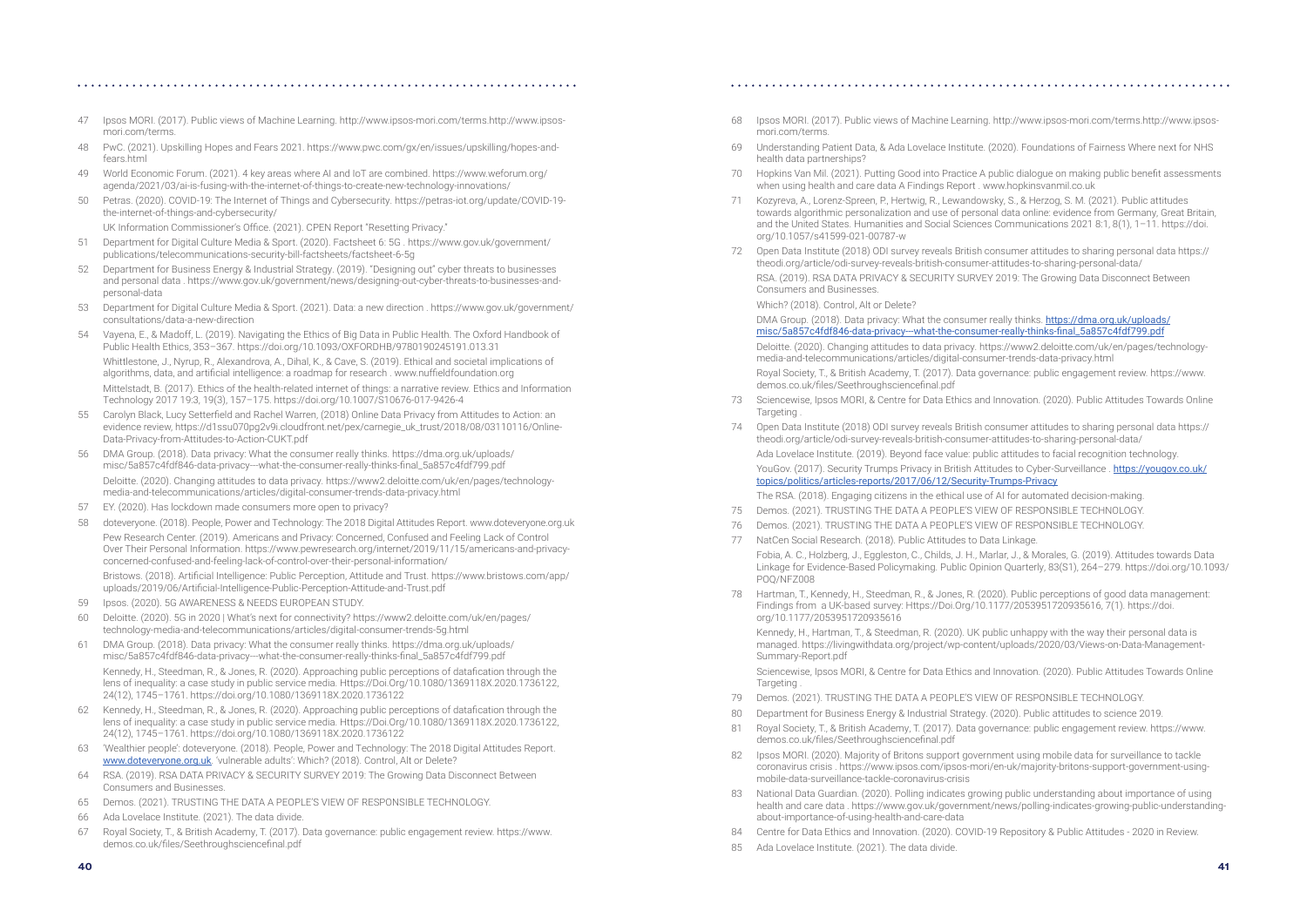86 Academy of Medical Sciences, T., British Academy, T., Royal Academy of Engineering, T., & Royal Society, T. (2012). Human enhancement and the future of work .

 Sciencewise. (2015). [ARCHIVED CONTENT] Public attitudes to human enhancement. https://webarchive. nationalarchives.gov.uk/ukgwa/20170712122550/http://www.sciencewise-erc.org.uk/cms/public-attitudesto-human-enhancement

- 87 Temperton, J. (2016). GSK and Google parent Alphabet invest £540m in Galvani Bioelectronics . WIRED UK. https://www.wired.co.uk/article/galvani-bioelectronics-gsk-google-alphabet-verily
- 88 Pew Research Center. (2016). Human Enhancement: Scientific and Ethical Dimensions of Genetic Engineering, Brain Chips and Synthetic Blood . https://www.pewresearch.org/science/2016/07/26/human-enhancementthe-scientific-and-ethical-dimensions-of-striving-for-perfection/ Miah, A. (n.d.). Ethics Issues Raised by Human Enhancement . BBVA OpenMind. Retrieved October 8, 2021, from https://www.bbvaopenmind.com/en/articles/ethics-issues-raised-by-human-enhancement/
- 89 Kasperksy, & Opinium. (2020). Towards a cyborg future: Study reveals support for human enhancement. https://www.trtworld.com/magazine/towards-a-cyborg-future-study-reveals-support-for-humanenhancement-39984
- 90 Department for Business Energy & Industrial Strategy. (2020). Public attitudes to science 2019.
- 91 Department for Business Energy & Industrial Strategy. (2020). Public attitudes to science 2019.
- 92 Department for Business Energy & Industrial Strategy. (2020). Public attitudes to science 2019.
- 93 Kasperksy, & Opinium. (2020). Towards a cyborg future: Study reveals support for human enhancement. https://www.trtworld.com/magazine/towards-a-cyborg-future-study-reveals-support-for-humanenhancement-39984
- Jensen, S. R., Nagel, S., Kudlek, K., & Wiseman, H. (n.d.). D3.4: Ethical Analysis of Human Enhancement Technologies [WP3-Human Enhancement] Lead contributor. https://ec.europa.eu/info/fundingtenders/ opportunities/portal/screen/opportunities/topic-details/swafs-18-
- 95 Kasperksy, & Opinium. (2020). Towards a cyborg future: Study reveals support for human enhancement. https://www.trtworld.com/magazine/towards-a-cyborg-future-study-reveals-support-for-humanenhancement-39984

 Kaspersky. (2021). Rage against the machines? European reveal their hopes and fears for a cyborg future. https://www.kaspersky.com/about/press-releases/2021\_rage-against-the-machines-european-reveal-theirhopes-and-fears-for-a-cyborg-future

- 96 Coveney, C., Williams, S. J., & Gabe, J. (2019). Enhancement imaginaries: exploring public understandings of pharmaceutical cognitive enhancing drugs. Https://Doi.Org/10.1080/09687637.2019.1593318, 26(4), 319–328. https://doi.org/10.1080/09687637.2019.1593318
- 97 Kasperksy, & Opinium. (2020). Towards a cyborg future: Study reveals support for human enhancement. https://www.trtworld.com/magazine/towards-a-cyborg-future-study-reveals-support-for-humanenhancement-39984
- 98 van Mill, A., & Hopkins, H. (2019). From our brain to the world: views on the future of neural interfaces. https:// royalsociety.org/-/media/policy/projects/ihuman/public-engagement-full-report.pdf?la=en-GB&hash=5B6417 E1881961853318F4CD570CA07A
- 99 Ministry of Defence. (2021). Human Augmentation-The Dawn of a New Paradigm A strategic implications project.
- 100 Virtual Reality Society. (2017). What is Virtual Reality? . https://www.vrs.org.uk/virtual-reality/what-is-virtualreality.html
- 101 PwC. (2019). Virtual Reality (VR) and Augmented Reality (AR) could add £62.5 billion to the UK economy by 2030. https://www.pwc.co.uk/press-room/press-releases/Virtual-Reality-VR-and-Augmented-Reality-ARcould-add-62-billion-to-the-UK-economy-by-2030.html
- 102 Slater, M., Gonzalez-Liencres, C., Haggard, P., Vinkers, C., Gregory-Clarke, R., Jelley, S., Watson, Z., Breen, G., Schwarz, R., Steptoe, W., Szostak, D., Halan, S., Fox, D., & Silver, J. (2020). The Ethics of Realism in Virtual and Augmented Reality. Frontiers in Virtual Reality, 0, 1. https://doi.org/10.3389/FRVIR.2020.00001

 CIS. (n.d.). 9 ethical Issues with VR, we Need to Fix. Retrieved October 8, 2021, from https://www.cisin.com/ coffee-break/technology/9-ethical-issues-with-vr-we-need-to-fix.html

 Carter, M., & Egliston, B. (2020). ETHICAL IMPLICATIONS OF EMERGING MIXED REALITY TECHNOLOGIES. https://doi.org/10.25910/5ee2f9608ec4d

 Kenwright, B. (2019). Virtual Reality: Ethical Challenges and Dangers. IEEE Technology and Society. https:// technologyandsociety.org/virtual-reality-ethical-challenges-and-dangers/

PwC UK. (n.d.). Legal and regulatory challenges in the enterprise application of virtual and augmented reality:

What lies ahead . Retrieved October 8, 2021, from https://www.pwc.co.uk/issues/intelligent-digital/virtual-

reality-vr-augmented-reality-ar/legal-regulatory-challenges-enterprise-application-virtual-augmented-reality.html

- 103 Royal Society, T. (2019). Digital technologies and human transformations Workshop report. 104 Navarrete, S. (2020). 1 in 2 consumers in the UK are willing to use AR technology for shopping. https://www. getapp.co.uk/blog/1713/1-in-2-consumers-uk-willing-to-use-ar-technology-shopping
- 105 Skeldon, P. (2020). 40% of UK consumers use AR and VR on phones to view products pre-purchase opening up new marketing options, says DMA - Mobile . Internet Retailing. https://internetretailing.net/ mobile-theme/mobile-theme/40-of-uk-consumers-use-ar-and-vr-on-phones-to-view-products-pre-purchase- opening-up-new-marketing-options-says-dma-21002
- 106 Norgren, S., & Lindqvist, F. (2017). Consumers attitudes towards Virtual Reality Marketing in Sweden : Does Personalized Virtual Reality Marketing intrude on consumers integrity? http://urn.kb.se/ resolve?urn=urn:nbn:se:hh:diva-33975
- 107 Mahrer, N. E., & Gold, J. I. (2009). The use of virtual reality for pain control: A review. Current Pain and Headache Reports 2009 13:2, 13(2), 100–109. https://doi.org/10.1007/S11916-009-0019-8
- 108 'new devices': Pew Research Center. (2016). Digital Literacy and Learning in the United States. https://www. pewresearch.org/internet/2016/09/20/digital-readiness-gaps/ .

 'literacy gaps': Pew Research Center. (2017). Barriers to adoption and attitudes towards tech among older Americans . https://www.pewresearch.org/internet/2017/05/17/barriers-to-adoption-and-attitudes-towards-

technology/

- 109 Touchstone Research. (2017). VR and Consumer Sentiment . https://touchstoneresearch.com/vr-andconsumer-sentiment/
- 110 Outlaw, J. (2018). Harassment in Social VR: Stories from Survey Respondents. Medium. https://jessicaoutlaw.medium.com/harassment-in-social-vr-stories-from-survey-respondents-59c9cde7ac02
- 111 YouGov. (2021). Fun, but not inclusive: How the public perceives video games in 2021 . https://today.yougov. com/topics/technology/articles-reports/2021/06/21/how-public-perceives-video-games
- 112 Lee, G. (2021). Which emerging technologies are keeping CEOS awake? Verdict. Verdict. https://www. verdict.co.uk/what-emerging-technologies-are-keeping-ceos-up-at-night/ Perkins Coie. (2019). 2019 Augmented and Virtual Reality Survey Report. https://www.perkinscoie.com/ images/content/2/1/v4/218679/2019-VR-AR-Survey-Digital-v1.pdf
- 113 Perkins Coie. (2019). 2019 Augmented and Virtual Reality Survey Report. https://www.perkinscoie.com/ images/content/2/1/v4/218679/2019-VR-AR-Survey-Digital-v1.pdf
- 114 UK Bioindustry Association. (2018). Cell and gene therapy explained: A guide to cell and gene therapy and UK excellence in the field.

UKRI. (2021). Gene therapy innovation hubs launched. https://beta.ukri.org/news/gene-therapy-innovation-

hubs-launched/

- 115 Parliamentary Office of Science and Technology. (2017). Regulating Advanced Therapies. https:// researchbriefings.files.parliament.uk/documents/POST-PN-0567/POST-PN-0567.pdf
- 116 Genomics England. (n.d.). Rare disease genomics . Retrieved October 8, 2021, from https://www. genomicsengland.co.uk/understanding-genomics/rare-disease-genomics/
- 117 Cell and Gene Therapy Catapult. (2020). Annual Review 2020 highlights impact on growth and productivity in the UK cell and gene therapy industry. https://ct.catapult.org.uk/news-media/general-news/press-releaseannual-review-2020-highlights-impact-growth-and-productivity-0
- 118 Innovate UK. (2017). [ARCHIVED CONTENT] Cell and gene therapies set to revolutionise the healthcare system. https://webarchive.nationalarchives.gov.uk/ukgwa/20210728212411/https:/innovateuk.blog.gov. uk/2017/09/19/cell-and-gene-therapies-set-to-revolutionise-the-healthcare-system/
- 119 Nuffield Concil on Bioethics (2015) Naturalness https://www.nuffieldbioethics.org/publications/ naturalness/the-findings
- 120 van Mil, A., Hopkins, H., & Kinsella, S. (2017) Potential uses for genetic technologies: dialogue and engagement research conducted on behalf of the Royal Society. www.hopkinsvanmil.co.uk 121 Delhove J, Osenk I, Prichard I, Donnelley M. Public Acceptability of Gene Therapy and Gene Editing for
- Human Use: A Systematic Review. Hum Gene Ther. 2020 Jan;31(1-2):20-46. doi: 10.1089/hum.2019.197. PMID: 31802714.
- 122 Boekelaar, S. (2021). The (other) magnificent seven UKRI. UKRI Blog. https://www.ukri.org/blog/the-othermagnificent-seven/
- 123 Claverley, J. (2021). Technology and measurement foresighting: a vision of 2030s shaped by metrology. https://doi.org/10.47120/npl.8948
- **42 43** 124 Government Office for Science. (2021). Research at GO-Science Government Office for Science GOV.UK. https://www.gov.uk/government/organisations/government-office-for-science/about/research